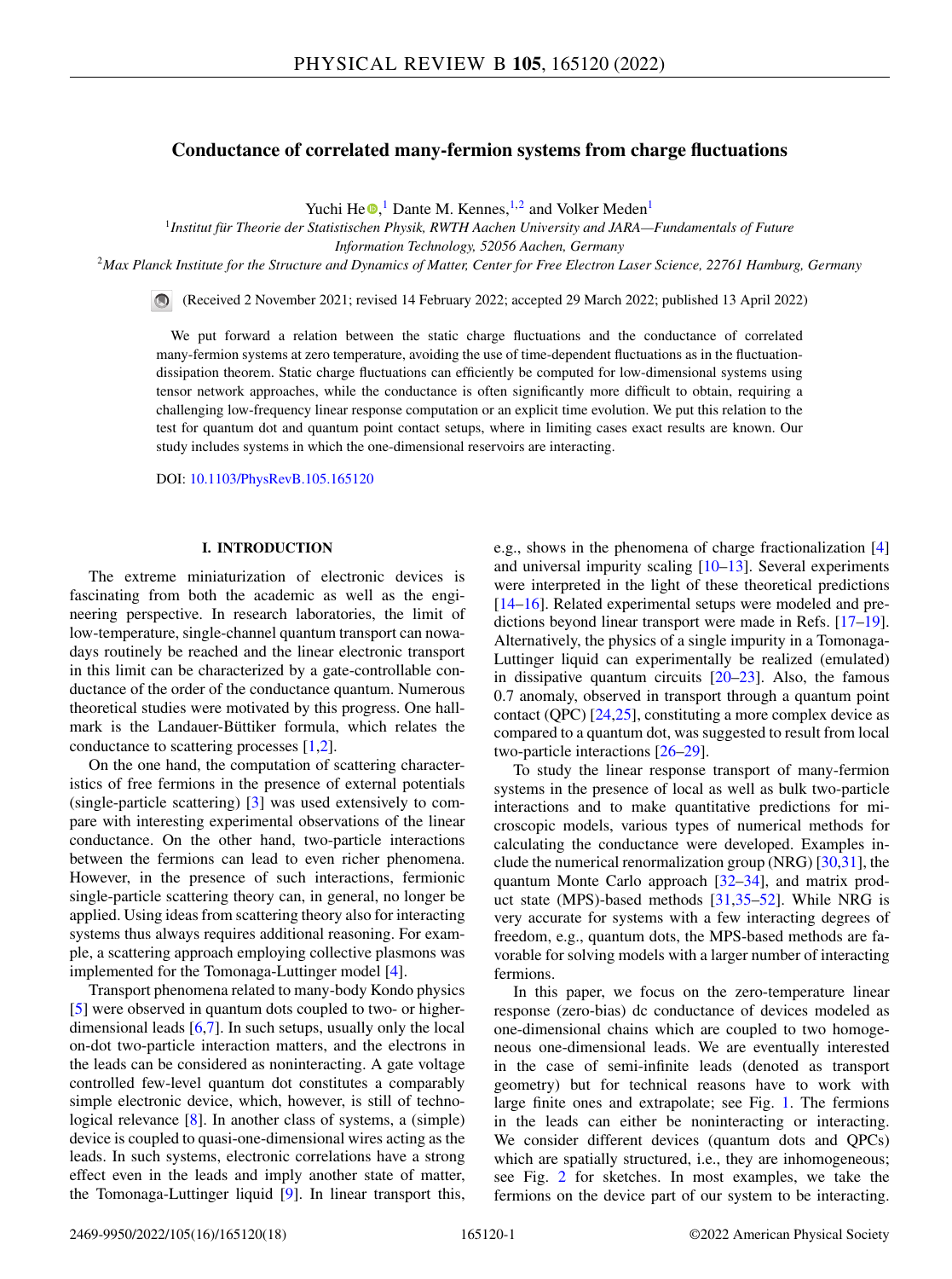<span id="page-1-0"></span>

FIG. 1. Sketch of the setups considered in the infinite system and the finite system geometries to compute the charge fluctuations.

We suggest a way to extract the linear conductance from a static ground-state property, the charge fluctuations, of a setup in which the two leads have open boundary conditions (OBCs) on the ends opposite to the device; see Fig.  $1(b)$ . Timedependent fluctuations were extensively studied, for example, in Refs. [\[53,54\]](#page-16-0). Our study contributes to revealing relations between static correlations/fluctuations and transport coefficients [\[44,50,51\]](#page-16-0), which go beyond the more conventional



FIG. 2. Sketch of the setup investigated consisting of two onedimensional leads and a device. The fermions in the combined system are taken as either spinless or spinful, as indicated by the bullets (spinless) or arrows (spinful) in the sketches of the corresponding devices. The blue (red) short, horizontal lines in the leads (devices) denote lattice sites. The leads are taken as noninteracting for the first three devices and as interacting (nearest-neighbor interaction) in the last. The hopping matrix element *t* in the leads is set to 1 and sets our energy scale. The device DD is a model for a spinless double quantum dot with nearest-neighbor interaction *V* which is tunnel coupled by a hopping  $t_c < t$  to the leads. The device SIAM is the single-impurity Anderson model with tunnel coupling  $t_c$ . Besides the on-site interaction  $U$ , the dot site is subject to a Zeeman field and a gate voltage; not indicated. The device QPC is a model for a spinful quantum point contact. The heights of the QPC lattice sites represent their on-site energies. The on-site interaction  $U(x)$  and the hopping  $t(x)$  of the QPC are site/bond dependent. The device IL is a model for the interface of two spinless interacting leads. In the interface region, the two-particle interaction  $V(x)$  is spatially dependent (inhomogeneous)

relations between time-dependent fluctuations and dissipation.

*A priori* we expect the static charge fluctuation approach to lead to much lower computational costs than algorithms for dynamical properties. Computing static properties only requires the MPS-based ground-state density matrix renormalization group (DMRG) algorithm [\[55\]](#page-16-0), which is highly efficient and reliable. In comparison, for dynamical properties, computationally more costly algorithms have to be applied, e.g., MPS-based time-evolving block decimation (TEBD) and time-dependent variational principle (TDVP) [\[56–59\]](#page-16-0). These algorithms provide methods to numerically extract the linear conductance from the computation of a dynamical correlation function or from the finite-bias nonequilibrium steady-state current in the limit of small bias voltages. The latter approach requires computing the current as a function of time for times larger than a transient timescale after which the current becomes steady. We refer to it as the time-dependent approach. By explicit comparison of results obtained by the time-dependent approach and from the charge fluctuations for several examples, we here confirm that the latter can be used to obtain the zero-temperature conductance. We also exemplify the computational advantage of the charge fluctuation approach.

While the dc conductance is defined as a dynamical quantity (see below for details), the Landauer formula, relating conductance to the transmission probability, points to a way to determine the conductance from a static property. We propose and examine a relation between the conductance and the scaling of the static charge fluctuations in the ground state. This idea is based on previous observations and results. In a case study, a one-dimensional microscopic free fermion model with a bond impurity was examined [\[60–62\]](#page-16-0). It was analytically shown that ground-state Rényi entropies diverge logarithmically as a function of the system size, with the prefactor depending on the transmission probability and thus the conductance. A similar dependence was obtained in the finite-particle number scaling of the charge fluctuations in a simplified continuum model [\[63–65\]](#page-16-0). Furthermore, a study [\[66\]](#page-16-0) of the charge fluctuation scaling of a system of homogeneous interacting spinless fermions indicated that the prefactor of the logarithmic divergence is proportional to the Tomonaga-Luttinger liquid parameter *K*, which equals the conductance of the homogeneous system [\[9\]](#page-15-0).

Here we study more general situations. In Sec. [II,](#page-2-0) we first provide general arguments and analytical evidence for a relation between the finite-size scaling of the charge fluctuations and the zero-temperature conductance for different setups. We prove that this relation holds for a generic class of fermion models with noninteracting leads and a noninteracting device. We argue that the reasoning can be generalized to interacting devices coupled to noninteracting leads. We work with an effective continuum theory to heuristically reason that the relation can also be extended to interacting leads. In Sec. [III,](#page-4-0) we briefly summarize the well-established numerical approaches we use to compute the charge fluctuations and the current in the limit of small bias voltages. We also discuss the numerical costs of the different MPS-based methods.

We investigate several microscopic models in Sec. [IV.](#page-6-0) They are sketched in Fig. 2. Three setups of noninteracting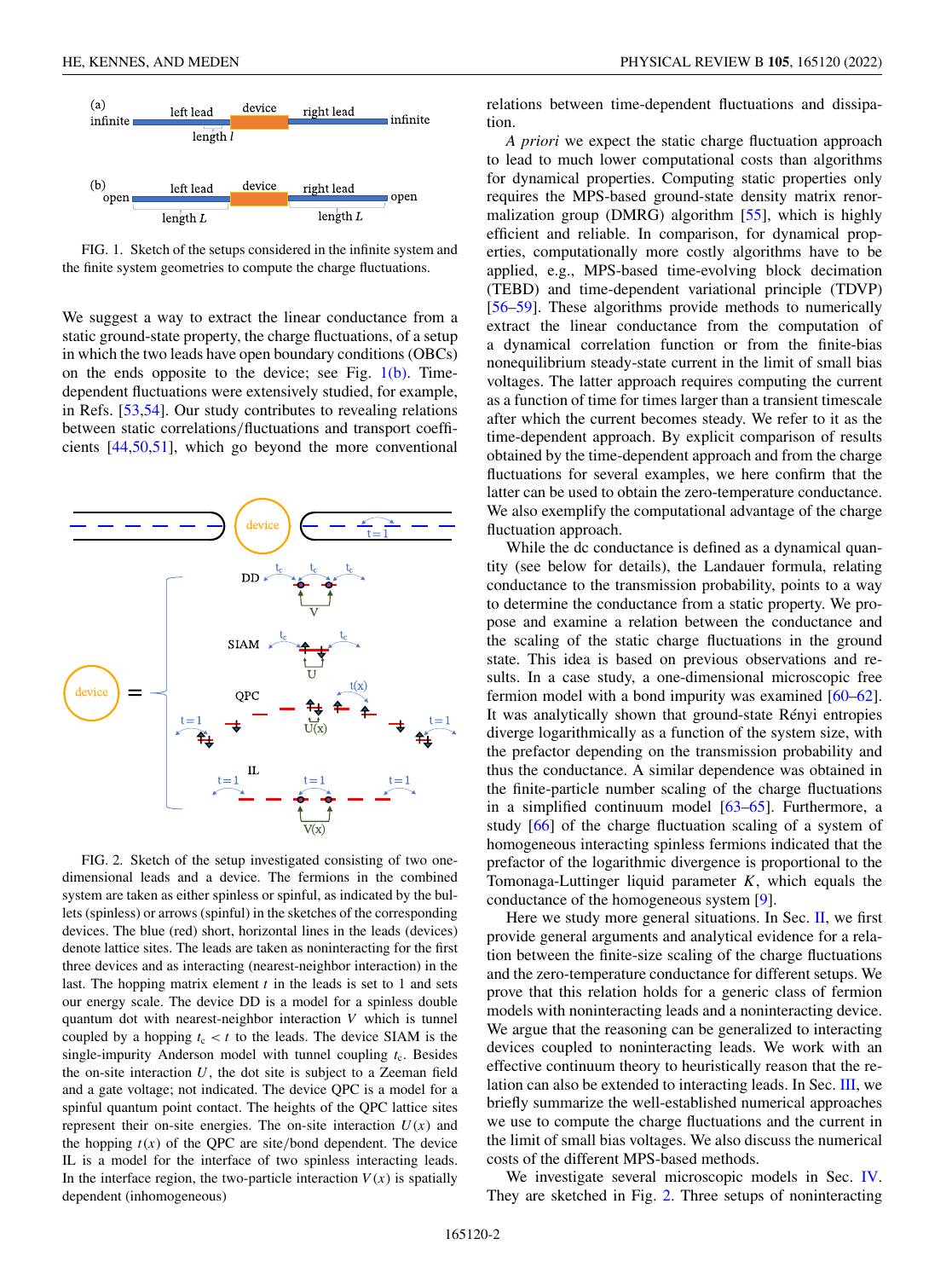<span id="page-2-0"></span>leads connected to different interacting devices are considered first in Sec. [IV A.](#page-6-0) The first two are minimal models for spinless and spinful fermions and the device is a simple quantum dot. Our spinless dot model shows the correlation physics of the so-called interacting resonant level mode, see, e.g., Ref. [\[40\]](#page-16-0) and references therein, while the spinful dot model shows the Kondo effect [\[5\]](#page-15-0). For both models, the values of the conductance extracted from charge fluctuation data are compared to those obtained from the time-dependent method. Within the error bounds of the respective approaches, agreement is found. For the spinless model, an interesting relation between the effective central charge and the conductance is examined in addition. As the third setup, an example for a more complex interacting device coupled to noninteracting leads is studied by modeling an interacting QPC and considering spin-1/2 fermions. This model is employed to understand the 0.7 anomaly, in which spin is expected to play a role [\[24,25\]](#page-15-0). We show that employing the charge fluctuation method, we are able to extract a reliable estimate for the conductance while the time-dependent reference approach can no longer be used due to computational obstacles related to the complexity of the model.

Further increasing the number of interacting degrees of freedom, in Sec. [IV B,](#page-8-0) we consider devices with two leads of interacting fermions. This setup might, e.g., be relevant to model the contact resistance induced at the interface of two nanowires possibly made from different materials. Already the spinless case shows interesting correlation effects. The two-particle interaction in the two leads is allowed to differ; this leads to interesting effects and might be realized in experiments [\[44,51,67,68\]](#page-16-0). In the vicinity of the device, the two-particle interaction changes either smoothly (adiabatically) or abruptly in space, however, the bulk part of the leads is homogeneous. The device is given by a few lattice sites with variable single-particle parameters (hopping matrix elements, on-site energies). If the change of the two-particle interaction is sufficiently smooth and the device is removed, we expect from field theoretical considerations [\[4,](#page-15-0)[69–71\]](#page-16-0) that the conductance is given by an effective Tomonaga-Luttinger liquid parameter *K*eff which depends on the respective parameters of the two leads. We confirm this in Sec. IV  $B1$  by our suggested charge fluctuation method as well as by the conventional finite-bias time-dependent simulations. In the following, we refer to this situation as the maximal conductance fixed point.

One direction that deserves further investigation, and which is tackled in Sec. IV  $B_2$ , is that of corrections due to the nonadiabaticity of the two-particle interaction when varied from the bulk value of the left lead to the one of the right lead. It was shown that, similar to single-particle backscattering [\[10–12\]](#page-15-0), this can lead to a vanishing conductance [\[71\]](#page-16-0). For small to intermediate two-particle interactions, signatures of this can, however, only be found on exceedingly small energy scales. Based on tree-level renormalization group (RG) arguments, it was conjectured [\[52,67,68\]](#page-16-0) that, in the presence of single-impurity inhomogeneities and a  $K_{\text{eff}} > 1 \, < 1$ , one generically obtains a maximal (zero) conductance fixed point. Furthermore, in Refs. [\[67,68\]](#page-16-0) it was argued that the total backscattering is affected by the interaction through the effective Fermi velocity which is renormalized by the interaction. Given this, fine-tuning of single- and two-particle terms can lead to a maximal conductance fixed point even for  $K_{\text{eff}} < 1$ due to an accidentally vanishing of the total backscattering.

In Sec. IV  $B$  2, we use our method to study the effect of nonadiabatically varying interactions on the conductance. With our approach, we can reach a comparably low energy scale, an order of magnitude smaller than the one obtained in Ref. [\[68\]](#page-16-0). We focus on the case  $K_{\text{eff}} = 1$ , for which backscattering is not renormalized at the tree level. We consider the case of two interacting leads that are linked through a device with a few noninteracting sites. We find that, on the one hand, the computed conductance is almost maximal for an odd number of device sites. On the other hand, it is significantly smaller for an even number of sites. The corresponding conductance values are found to be well estimated by the formula of the backscattering parameter for weak interactions given in Ref. [\[67,68\]](#page-16-0). Our results show that the tree-level theory works well in our microscopic setup and for the energy scales we can reach. Our method could be useful to explore the validity of the tree-level prediction for  $K_{\text{eff}} \neq 1$  in the future.

# **II. COMPUTING THE CONDUCTANCE FROM CHARGE FLUCTUATION SCALING**

In this section, we primarily discuss general arguments and analytical insights suggesting a relation between the zero-temperature conductance in an infinite system transport geometry and the finite-size scaling of the charge fluctuations in a corresponding setup with finite leads. We propose that the charge fluctuations can be computed for a system with OBCs of the leads at the ends opposite to the device, which is particularly suitable for the highly efficient DMRG algorithm [\[55,72,73\]](#page-16-0). In addition to charge fluctuation scaling, we briefly discuss finite-size scaling of the entanglement entropy which can also be employed to obtain the conductance.

#### **A. The conductance and charge fluctuations**

The linear response conductance *g* can be defined via the equilibrium current-current correlation function of a system with semi-infinite leads, as sketched in Fig.  $1(a)$ . A dimensionless *G* follows by taking the ratio of *g* and the conductance quantum  $e^2/h$ . Employing the Kubo formula [\[70\]](#page-16-0), one obtains

$$
G \equiv \frac{g}{e^2/(2\pi\hbar)} = \lim_{\omega \to 0} \frac{2\pi}{\omega} \int_0^\infty dt e^{i\omega t} \langle [j(x, t), j(y, 0)] \rangle,
$$
\n(1)

where *x*, *y* denotes an arbitrary pair of positions or lattice sites and *j* is the current operator. The lattice models we consider only have nearest-neighbor hoping and  $j(x)$  =  $-it(x)(c_x^{\dagger}c_{x+1} - c_{x+1}^{\dagger}c_x)$ . Here  $t(x)$  is the hopping matrix element multiplied to the nearest-neighbor hopping term  $\sim c_x^{\dagger} c_{x+1} + H.c.$  (kinetic energy density) of the Hamiltonian and  $c_x^{(\dagger)}$  are the fermionic ladder operators (standard notation).

We reiterate that we exclusively focus on the zerotemperature limit, where the expectation value in the currentcurrent correlation function is taken in the ground state.

All the models we consider have a homogeneous nearestneighbor hopping in the leads. The amplitude of this we set to 1. Energies are measured in units of this bulk hopping and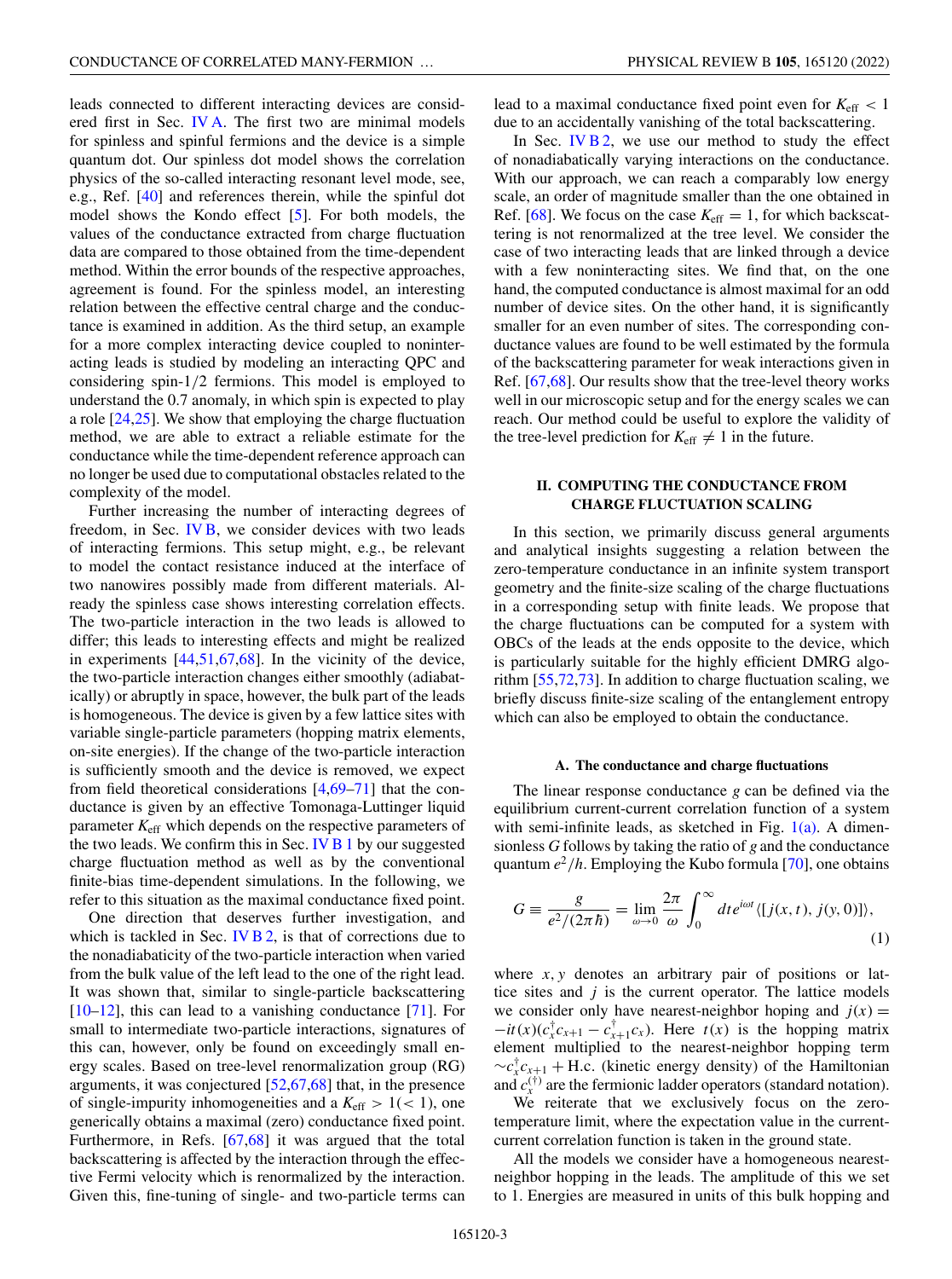<span id="page-3-0"></span>thus become dimensionless. Time is measured in units of the inverse bulk hopping and thus becomes dimensionless as well.

The definition Eq. [\(1\)](#page-2-0) of the conductance requires the computation of an equilibrium dynamical correlation function of a system with semi-infinite leads. Alternatively, the linear conductance can be computed as

$$
G = \lim_{V_{bias} \to 0} \frac{2\pi I_{st}}{V_{bias}},
$$
 (2)

with  $I_{st} = \lim_{t \to \infty} \langle j(x, t) \rangle$  being the nonequilibrium steadystate current obtained in the presence of a finite bias voltage (and semi-infinite leads). The asymptotic, steady-state value is independent of the position (bond)  $x$ . To obtain  $I_{st}$ , one can study the long-time limit of a setup in which the bias voltage is switched on at time  $t = 0$  (quench dynamics).

We aim to show that at zero temperature, *G* can also be obtained by a finite-size scaling of a time-independent equilibrium quantity, namely, the charge fluctuations  $\langle N_p^2 \rangle - \langle N_p \rangle^2$ , where  $N_p = \sum_{x \in p} n_x$  and  $n_x$  is the particle number operator on site *x*. Here  $p$  denotes a certain subsystem of the system of interest. The main merit of our paper is to provide concrete numerical evidence for the proposed relation of charge fluctuations and conductance. However, to first plausibilize the relation, we provide reasoning which progresses along with three steps which we describe next.

(i) For an infinite metallic system, see Fig.  $1(a)$ , the equaltime fluctuations of the total charge within one lead are expected to diverge. This follows from the large  $|x - y|$  behavior of the connected two-point correlation function  $\langle n_x n_y \rangle$  –  $\langle n_x \rangle \langle n_y \rangle$  and

$$
\langle N_p^2 \rangle - \langle N_p \rangle^2 = \sum_{x, y \in p} [\langle n_x n_y \rangle - \langle n_x \rangle \langle n_y \rangle], \tag{3}
$$

where  $p$  is now the entire semi-infinite left or right lead. We expect that  $[\langle n_x n_y \rangle - \langle n_x \rangle \langle n_y \rangle]$  contains terms decaying as  $(x - y)^{-2}$  for large  $|x - y|$ . Roughly speaking, summing over *x* yields the asymptotic decay ∼*y*−<sup>1</sup> for large |*y*|; further summing over *y* implies the divergence. A truncation of the summation yields a term which diverges logarithmically with the cutoff. This observation leads to the following intuition. Restricting both reservoirs to finite leads of length *L* and taking OBCs at the two ends opposite to the device, see Fig. [1\(b\),](#page-1-0) the charge fluctuation is expected to diverge ∼ ln(*L*). One of the central points of this paper is to provide evidence that the prefactor of the ln(*L*) divergence in this finite-size system (not a transport geometry anymore) encodes *G*

$$
\langle N_p^2 \rangle - \langle N_p \rangle^2 = \frac{G}{2\pi^2} \ln(L) + \dots,
$$
 (4)

where the dots denote terms which for  $L \to \infty$  do not diverge.

We note in passing that if a conserved spin polarization  $S<sub>z</sub>$  exists, we expect a similar relation to hold for the spin conductance.

(ii) To provide an analytical justification of Eq.  $(4)$  in step (iii) below, it is convenient to consider an alternative setup to compute the charge fluctuation scaling. The subsystem *p* is now chosen as a segment of length *l* in a semi-infinite lead as sketched in Fig.  $1(a)$ . We thus return to a transport geometry. The end of the subsystem close to the device is fixed. Let us assume that we were able to analytically show that

$$
\langle N_{\text{seg}}^2 \rangle - \langle N_{\text{seg}} \rangle^2 = \frac{G_{\text{h}} + G}{2\pi^2} \ln(l) + \dots,\tag{5}
$$

where *G*<sup>h</sup> is the conductance of the uniform infinite lead. This would complete our reasoning as Eq. (4) can be justified based on Eq. (5) employing charge conservation and the locality of charge fluctuations. The fluctuations within the segment of length *l* stem from its two ends. For sufficiently large *l*, the fluctuations at the end opposite to the device should behave very similar to those of a homogeneous infinite chain. At this end, the charge fluctuations thus probe the homogeneous case and there is evidence [\[66\]](#page-16-0) that they are given by  $\frac{G_{\text{h}}}{2\pi^2} \ln(l)$ . Subtracting this contribution from Eq.  $(5)$ , we obtain the contribution from the end close to the device, which is  $\frac{G}{2\pi^2} \ln(l)$ .

(iii) What remains to be argued in favor of is Eq. (5). For our analytical reasoning on this, we focus on single-channel, spinless systems.

(iiia) We first consider systems with noninteracting leads. In this case,  $G_h = 1$  in Eq. (5). If, in addition, the device is noninteracting, exact results can be obtained employing single-particle scattering theory. In a transport geometry with two semi-infinite leads, the annihilation operator of a fermion located on lattice site *x* can be written in terms of a scattering basis. The latter is obtained by solving the single-particle Hamiltonian of the complete system. For *x* in the left lead, neglecting possible bound state(s), which neither contribute to the conductance nor the charge fluctuation scaling, the local annihilation operator can be written as

$$
c(x) = \int_0^{\pi} \frac{dk}{\sqrt{2\pi}} [(e^{ikx} + r_L(k)e^{-ikx})c_L(k) + t_R(k)e^{-ikx}c_R(k)],
$$
\n(6)

where  $c_L(k)$  [ $c_R(k)$ ] annihilates a left (right) scattering state with momentum  $k > 0$  and  $t_{L,R}(k)$  and  $r_{L,R}(k)$  are the transmission and reflection amplitude, respectively. The Laudauer-Büttiker formula gives  $G = |t_R(k_F)|^2$ . In Appendix [A,](#page-11-0) we compute the charge fluctuations employing scattering states and show that

$$
\langle N_{\text{seg}}^2 \rangle - \langle N_{\text{seg}} \rangle^2 = \frac{1+G}{2\pi^2} \ln(l) + \dots
$$
 (7)

If we ease the condition of a noninteracting device, singleparticle scattering theory can no longer be applied directly. However, earlier studies of the zero-temperature conductance indicate that the conductance can be computed from an effective transmission amplitude [\[26](#page-15-0)[,49,74\]](#page-16-0). This is linked to the vanishing of current vertex corrections [\[74\]](#page-16-0). We expect that this transmission amplitude also enters the charge fluctuations in exactly the same way as for a noninteracting device. However, the ultimate verification of the relation Eq. (7) between the conductance and finite-size charge fluctuation scaling for interacting devices comes from the numerical evidence we will present in Sec. [IV A.](#page-6-0)

(iiib) Second, we consider setups with interacting leads. The low-energy physics of an isolated homogeneous interacting metallic one-dimensional wire is described by the Tomonaga-Luttinger model [\[9\]](#page-15-0), a continuum field theory, and is characterized by a single Tomonaga-Luttinger parameter *K*. For a noninteracting lead  $K = 1$ , for a repulsive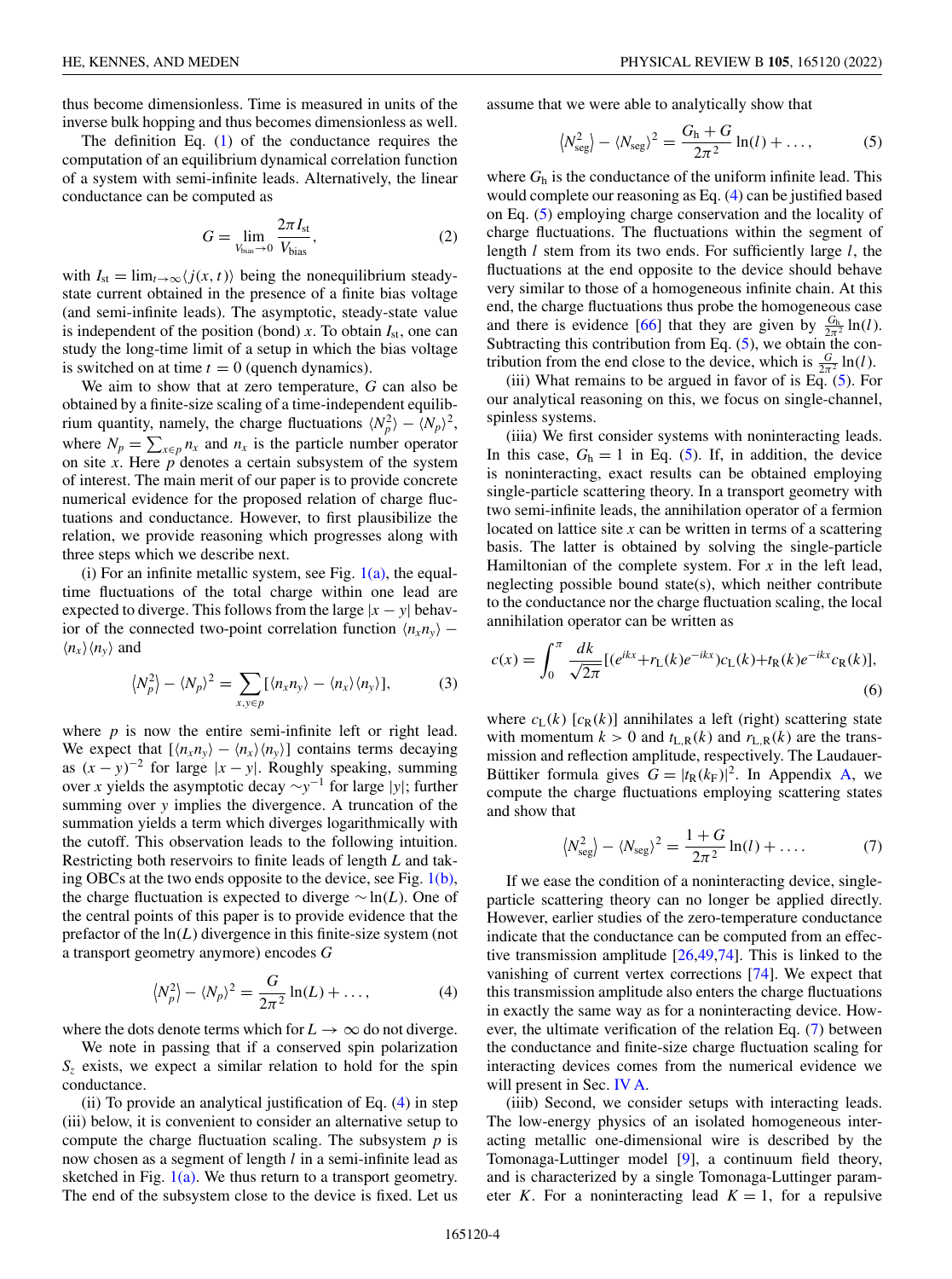<span id="page-4-0"></span>bulk interaction  $K < 1$  and for an attractive one  $K > 1$ . We study the case with possibly different *K* for the two leads:  $K_{\text{L}}$ for the left and  $K_R$  for the right. We employ the bosonization approach [\[9\]](#page-15-0) and use the notation that the density is given by  $n(x) = \bar{n} + \partial_x \phi(x)/\pi + \ldots$ , where  $\bar{n}$  is the average density and ... are oscillatory terms which are irrelevant for our considerations. Here *x* denotes a continuous position and  $\phi(x)$ a bosonic field. We emphasize that a spatially varying *K* is not equivalent to a spatially varying two-particle interaction. In the process of switching to the effective field theory, a spatially varying two-particle interaction manifests itself in additional nonquadratic terms in the Hamiltonian in addition to a spatially varying  $K$  [\[71\]](#page-16-0). More details on the field theory for an individual lead and the (bosonic) scattering theory if two leads are coupled via a device are given in Appendix [B.](#page-13-0) The dc conductance of such a setup can be computed [\[70\]](#page-16-0) as

$$
G = \lim_{\omega \to 0^{+}} \frac{-i\omega}{\pi} \int_{-\infty}^{\infty} \frac{dt}{2\pi} e^{i\omega t} \langle T[\phi(x_1, t)\phi(x_2, 0)] \rangle
$$
  
=  $K_L[1 + (R_L + R_L^*)/2],$  (8)

where we have chosen  $x_1, x_2$  to be in the left region and  $R_L$  is defined in the Appendix [B.](#page-13-0) In the case of an adiabatic contact, which constitutes the device, Eqs.  $(B6)$  hold and the maximal conductance

$$
G = K_{\rm eff} = \frac{2K_{\rm L}K_{\rm R}}{K_{\rm L} + K_{\rm R}}\tag{9}
$$

is reached [\[4\]](#page-15-0).

In Appendix  $\overline{B}$ , we also compute the charge fluctuations using the field theory and bosonization. We show that Eq. [\(5\)](#page-3-0) with *G* given by Eq.  $(8)$  [and thus Eq.  $(9)$  in the perfect transmission limit] and  $G_h = K_L$  indeed holds. However, as for noninteracting leads, the ultimate verification of Eq. [\(5\)](#page-3-0) beyond the field theory limit, with bulk two-particle interactions, and devices of different types are provided by the numerical evidence presented in Sec. [IV B.](#page-8-0)

## **B. The conductance and the bipartite entanglement entropy**

In this section, we, in addition, discuss the relation between *G* and the finite-size scaling of the bipartite entanglement entropy *S*. Given the reduced density matrix  $\rho$  of a subsystem, *S* is defined as [\[75\]](#page-16-0)

$$
S = -\operatorname{Tr}\rho\ln(\rho). \tag{10}
$$

The finite-size scaling of *S* for systems with impurity interfaces was investigated earlier [\[60–62\]](#page-16-0). Similar to the charge fluctuations, the entanglement entropy between one lead and the rest of the system is expected to diverge logarithmically with system size *L*, once the system is gapless and the lowenergy excitations have a linear dispersion relation

$$
S = \sum_{i} \frac{c_{\text{eff}}(T_i)}{6} \ln(L) + \dots \tag{11}
$$

The sum is over all modes. For some models, the so-called effective central charge *c*eff is not only a mathematical coefficient but is a function of  $T_i$ , which in turn is related to physical quantities. For a single-channel free fermion system with a single bond defect (device), one obtains [\[61\]](#page-16-0)

$$
c_{\text{eff}}(G) = -\left(\frac{6}{\pi^2}\right) \{(1 - \sqrt{G}) \text{Li}_2(\sqrt{G})
$$

$$
+ (1 + \sqrt{G}) \text{Li}_2(-\sqrt{G}) + \ln(\sqrt{G})
$$

$$
\times [(1 + \sqrt{G}) \ln(1 + \sqrt{G})]
$$

$$
+ (1 - \sqrt{G}) \ln(1 - \sqrt{G})]\}. \tag{12}
$$

In Sec. [IV A,](#page-6-0) we provide numerical evidence that Eq.  $(12)$  also holds for a model with an interacting device (but noninteracting leads).

## **III. NUMERICAL METHODS**

In Secs. III A and [III B,](#page-5-0) we describe the numerical methods to extract the conductance from either static charge fluctuations or a time-dependent approach. For both methods, MPSs are used to represent wave functions. The numerical costs of these methods and some other MPS-based methods are discussed in Sec. [III C.](#page-5-0)

## **A. The charge fluctuation fitting and the entanglement entropy**

The major numerical task for the charge fluctuation scaling approach is to obtain the ground state of the Hamiltonian describing the device connected to two finite leads both having OBCs at the ends opposite to the device. A key for obtaining a reliable estimate for *G* from charge fluctuations data is to consider proper subleading corrections.

We first obtain the ground state of the lattice model of interest (device coupled to the two finite leads) using DMRG. The two leads have OBCs on the ends opposite to the device. This makes the DMRG algorithm particularly efficient [\[72\]](#page-16-0). Fully interacting (leads and device) as well as locally (device) interacting systems can be treated on equal footing. We fix the number of total sites to be even. For models with a device defined on an even number of sites, the left and right leads have an equal number of sites. Otherwise, the sizes of the two leads differ by one site. We work with fixed particle numbers. The models with the Hamiltonians Eqs.  $(15)$  and  $(18)$  (see below) have particle-hole symmetry (PHS). For these, we consider half filling of the entire system, which, given PHS, implies that both the leads and the device are half filled. For the other models, we consider different fillings close to half filling and select the ground state with the lowest energy.

As charge conservation is implemented in the MPS procedure, the charge fluctuations can efficiently be evaluated using the charge-resolved entanglement spectra. From the MPS procedure, the bipartite reduced density matrix in diagonal form  $\sum_i \lambda_i^2 |v_i\rangle \langle v_i|$  can directly be obtained, with the vectors  $|v_i\rangle$ in the reduced Hilbert space having a definite charge. Doing statistics with the corresponding charges leads to the charge fluctuations.

When extracting *G* from Eq. [\(4\)](#page-3-0) for models with noninteracting leads, we further consider subleading corrections. Due to charge fluctuations with wave vector  $2k_F$ , the subleading corrections do not converge as a series in *L*. However, a subseries with equal  $2k_F L$  mod  $2\pi$  is convergent. For  $k_F = \pi/2$ (half filling), there are two such subseries. We can fit *G* from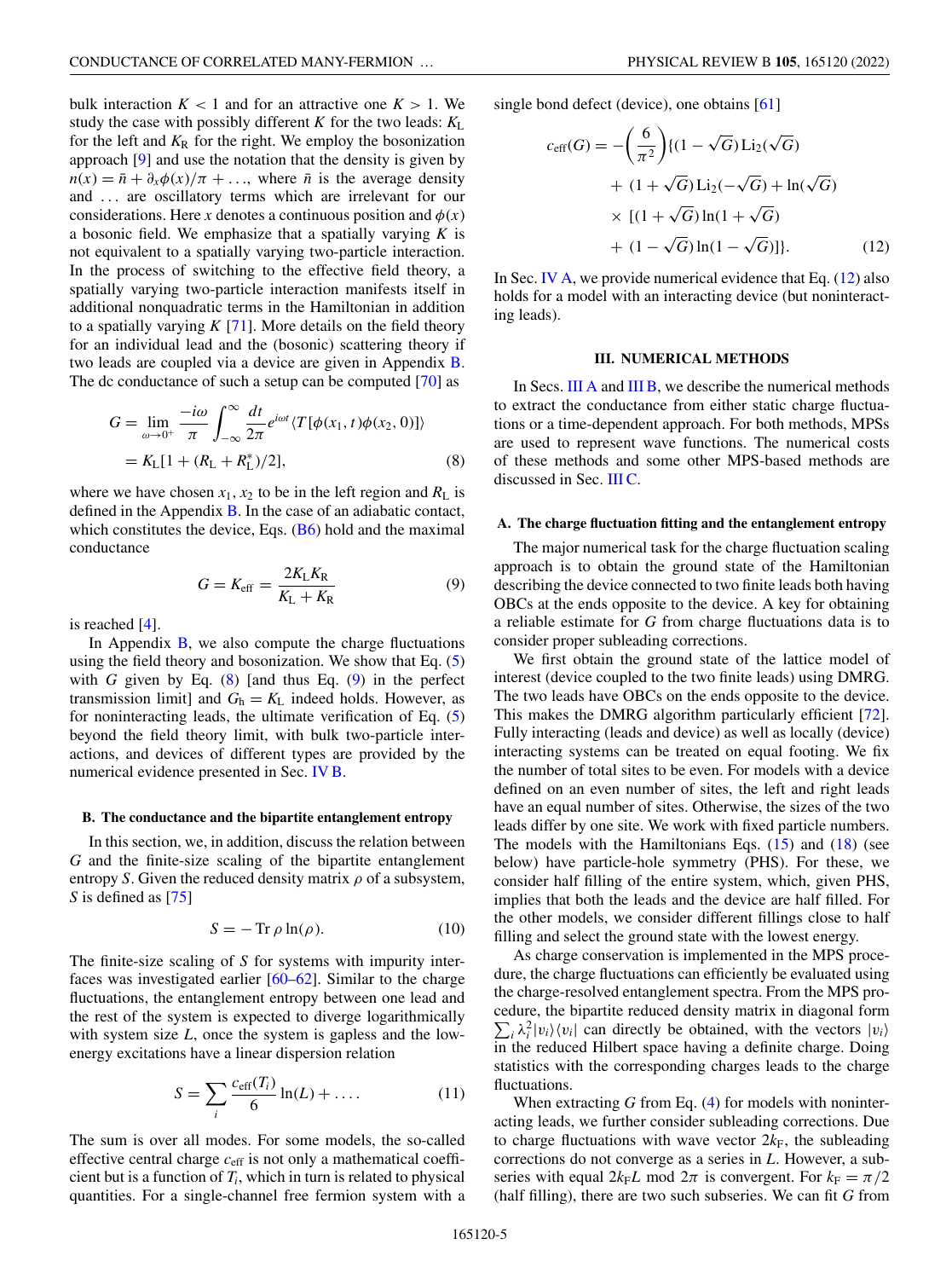<span id="page-5-0"></span>either of the series using the following ansatz:

$$
\langle N_p^2 \rangle - \langle N_p \rangle^2 - \frac{G}{2\pi^2} \ln(L) = \tilde{b}_0 + \frac{\tilde{b}_1 \ln(L) + \tilde{b}_2}{L}.
$$
 (13)

This ansatz for the subleading terms is motivated by results for the homogeneous free chain [\[66\]](#page-16-0). We have the freedom to choose which part of the system belongs to the device and which to the leads. More precisely, we can select some of the lattice sites of the (homogeneous) leads, located close to the device, as being part of the device. We exploit this flexibility of the partitioning and select a situation in which the fitting of Eq.  $(13)$  to the finite-size charge fluctuation data leads to comparably small  $|\tilde{b}_0|$ ,  $|\tilde{b}_1|$ , and  $|\tilde{b}_2|$ . This increases the accuracy of the fit. We fix an optimized choice for each model considered below. We also average the fitting results from the above-mentioned two subseries for the model with Hamiltonian Eq. [\(18\)](#page-8-0).

For models with interacting leads, we do not expect Eq. (13) for the corrections to the leading *L* dependence to hold. Power-law corrections, typical for Tomonaga-Luttinger liquids [\[76\]](#page-16-0) and partly associated with the scaling of the backscattering amplitude (inhomogeneity), might appear. For such models, we thus only fit the ansatz with  $G$  and  $b_0$  and average over two different partitions of the device and lead which results in a reduced error.

For the spinless model with noninteracting leads, we also fit the effective central charge from entanglement entropy data using the ansatz

$$
S - \frac{c_{\text{eff}}}{6} \ln(L) = \bar{b}_0 + \frac{\bar{b}_1}{L}.
$$
 (14)

The subleading terms are again motivated from results obtained in the homogeneous free chain [\[66\]](#page-16-0). The entanglement entropy is computed employing Eq. [\(10\)](#page-4-0).

### **B. Time-dependent simulations to obtain the conductance**

Our time-dependent simulations require us to determine the ground state but also the time evolution into a quasisteady state with a Hamiltonian supplemented by a bias voltage. To derive the linear conductance, the bias voltage is taken as small as (numerically) possible. We follow the method described in Ref. [\[35\]](#page-15-0), except for the differences we will state explicitly in the following. More details of this method and its variants can be found in Refs. [\[35](#page-15-0)[–44\]](#page-16-0).

The ground state of the entire Hamiltonian (device and finite size leads), obtained by an initial DMRG run, is used as the initial state of a quench dynamics, performed by TEBD [\[58\]](#page-16-0). At time  $t = 0$ , all on-site energies in the left lead are raised by half of the bias voltage  $V_{bias}/2 > 0$  while the onsite energies in the right lead are lowered by −*V*bias/2 and the time evolution is performed by the original Hamiltonian complemented by this bias voltage. As the time step of the evolution, we use 0.05 for the spinless models with the Hamiltonians Eqs.  $(15)$  and  $(18)$  and  $0.025$  for the spinful model with the Hamiltonian Eq. [\(16\)](#page-7-0). We turn on the bias suddenly, unlike in Ref. [\[35\]](#page-15-0). Once the length *L* of the leads is sufficiently large and after some transient time  $t_{tr}$ , a quasisteady state is reached—meaning for a long-time interval the current  $I(x, t)$  computed takes the approximately constant value  $I_{st}$ .

Note that, if arbitrarily large times—requiring arbitrarily large systems—could be reached, the steady-state value of the current would be independent of the position (bond) *x* at which the current is computed. For finite times the position, however, matters; see below.

To improve the quality of the estimate for the conductance  $\lim_{V_{\text{bias}} \to 0} I_{\text{st}}/V_{\text{bias}}$  obtained this way, some data analysis tricks turned out to be useful in the past [\[35](#page-15-0)[,38\]](#page-16-0). We summarize those we used.

The quasisteady  $I(x, t)$  is oscillatory with amplitude  $\sim 1/L$ and period  $t_p \sim 1/V_{bias}$ . The steady-state value  $I_{st}$  is estimated by the peak-dip average of  $I(x, t)$  in one period for our spinless models. We use this scheme as it works better than an average over the full period in examples of free Hamiltonians we can easily test. This scheme requires being able to simulate the dynamics up to approximately  $t_{tr} + t_p$ . For the spinful model and small *V*bias, e.g., ∼0.025, we can only simulate up to  $t_{tr}$  but not up to  $t_{tr} + t_p$  due to the increased computational costs. Fortunately, for the model with Hamiltonian Eq. [\(16\)](#page-7-0), *I*st can instead be estimated by some averaging over the position (bond) at which the current is computed, which gives an approximate constant current for a time interval  $\gtrapprox t_{tr}$  [\[35\]](#page-15-0). However, this leads to larger errors than the peak-dip average used for the spinless models. For our QPC model with the Hamiltonian Eq.  $(17)$  and the parameters we consider,  $t_{tr}$  is already close to our simulation time limit and no obvious spatial averaging scheme exists. This prevents us from obtaining time-dependent data.

To evaluate the finite-size corrections, we also performed time-dependent computations for different *L*. We observe that the corrections can be large for the model with the Hamiltonian Eq. [\(16\)](#page-7-0). We thus use an extrapolation assuming a 1/*L* finite-size correction for *I*st.

It turned out that by fixing the bias voltage to a value of the order 10<sup>−</sup><sup>2</sup> we do not introduce a considerable error to our estimate of the steady-state current. We thus refrain from extrapolation in  $V_{bias}$ . We, however, note that this fixed scale sets another low-energy cutoff, which, in combination with the energy-level spacing ∼1/*L*, might prevent us from reaching the asymptotic low-energy limit for the models with interacting leads; see Sec. [IV B](#page-8-0) for more on this.

### **C. Computational costs**

Finally, we discuss the computational cost of calculating the conductance using MPS algorithms in more detail. We argue in favor of our proposed approach from the perspective of entanglement. Note that the entanglement of an MPS is bound by the logarithm of its bond dimension [\[73\]](#page-16-0). A linearly increasing entanglement indicates that a simulation with a desired fixed accuracy possibly needs exponentially growing resources. For example, using a local basis, the entanglement scales linearly with the number of internal degrees of freedom of the fermions (1 or 2 in our examples), making it more difficult to treat models with spin. Furthermore, the size of the device matters as increasing the device size is expected to require a proportional increase in the lead size. Fitting the conductance from the charge fluctuations only needs the ground-state data of the simple OBC geometry with a logarithmic dependence of the entanglement on the system size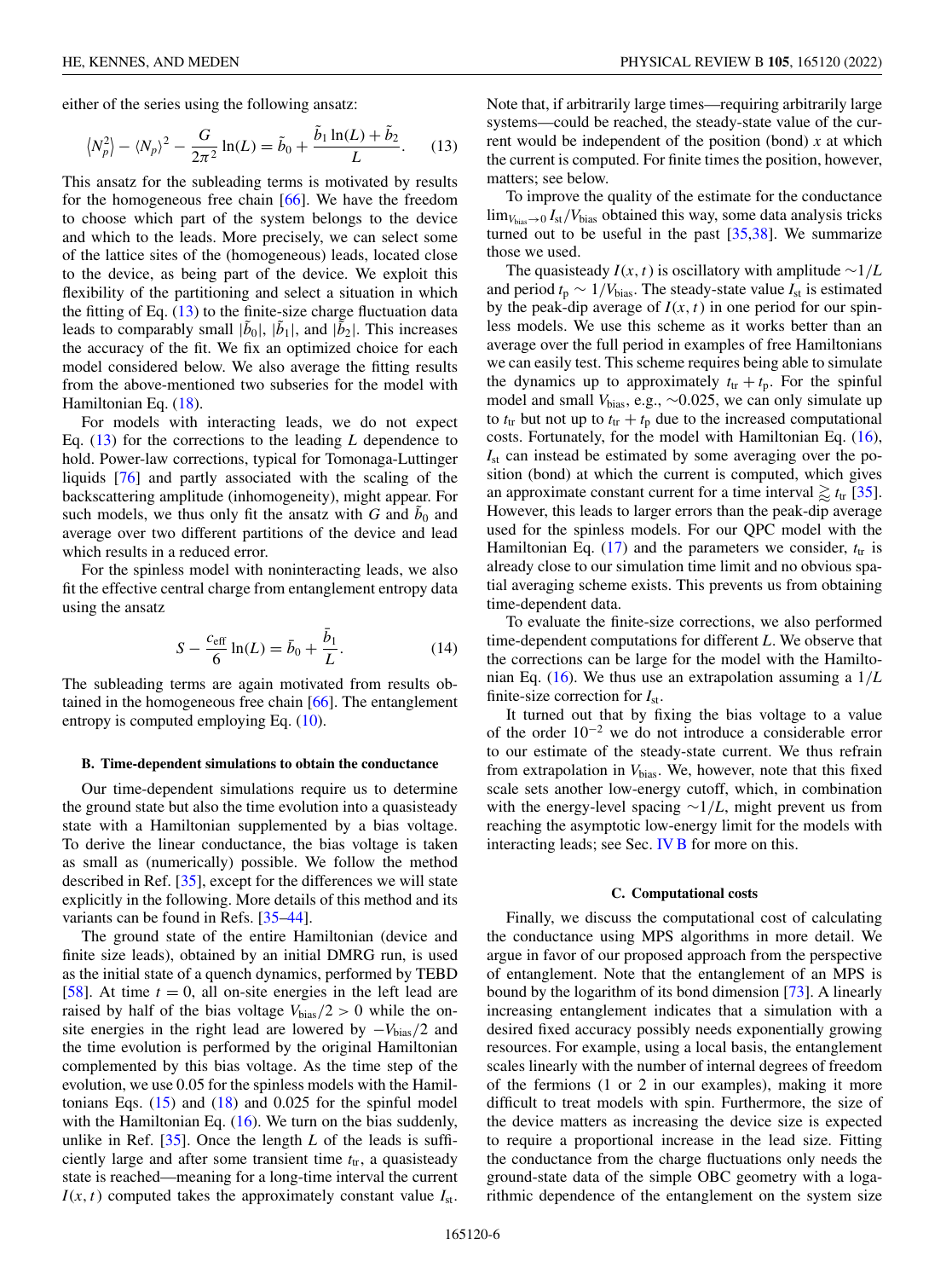<span id="page-6-0"></span>described by Eq.  $(11)$ . We argue that this entanglement is generically smaller as compared to the one to deal with in other approaches.

The zero-bias conductance can be obtained directly from considering the finite bias current and taking the limit  $V_{bias} \rightarrow$ 0. The time-dependent approach we use to compute the steady-state current is known to have an entanglement that grows linearly in time for a fixed position at which the current is determined [\[43\]](#page-16-0). Based on the reasonable assumption that the transient time is proportional to the device size, the computational cost to reach the steady state is expected to be exponentially large in the device size. For accurate finite bias steady-state data of free fermions, an entanglement volume law was demonstrated [\[77\]](#page-17-0). The entanglement barrier is mitigated but not eliminated by a recent work [\[43\]](#page-16-0) using a mixed basis. To access the low-bias voltage limit, higher accuracy is needed to resolve smaller currents, while the entanglement growth rate is expected to be decreasing with decreasing voltage.

Another approach to the conductance employs linear response theory and requires the computation of the currentcurrent correlation function Eq. [\(1\)](#page-2-0). A straightforward way to obtain this is using real-time simulation and Fourier transformation. The time-evolution problem is a local quench [\[78\]](#page-17-0), thus a volume law barrier is not expected to occur. However, considering test cases, we convinced ourselves that quenched states can have considerably larger entanglement than ground states (not shown). This is most likely one of the reasons why algorithms employed in the past use frequency-space methods [\[45–48\]](#page-16-0). Those methods need to target additional states in addition to the ground state. To obtain those requires considerably larger bond dimensions; the problem is mitigated by generalizing the target states [\[45,47\]](#page-16-0).

In comparison to dynamical approaches to obtaining the conductance, static equilibrium methods only require ground states. At least two alternative approaches to our charge fluctuation scaling exploiting this were suggested in the past. In the first, one is working with a flux-induced persistent current [\[26](#page-15-0)[,49\]](#page-16-0). In the second, a static correlation function is computed [\[50–52\]](#page-16-0). These methods were barely used for more complex models than spinless fermions and a device of the complexity of a quantum dot. One hurdle is that geometries with a loop are used, which roughly doubles the entanglement for DMRG compared to the simplest open chain geometry we use. Our charge fluctuation scaling is close in spirit to the static correlation function approach. One key improvement of our method is that the information on the Fermi velocities is not needed, unlike in the scheme of Ref. [\[52\]](#page-16-0) and its variants [\[44\]](#page-16-0). The Fermi velocity is not known analytically for generic interacting models. Furthermore, we have a fitting scheme incorporating the subleading corrections, which significantly improves the accuracy.

### **IV. RESULTS FOR MICROSCOPIC MODELS**

## **A. Interacting devices connected to noninteracting leads**

In this section, we present our numerical results for the conductance obtained by the costly time-dependent approach as well as the efficient charge fluctuation scaling. A variety of

setups of increasing complexity are considered. For all cases in which the two methods are applicable, we find agreement within the error bounds of the approaches. For the model with an interacting QPC, the time-dependent approach can no longer be used. However, internal consistency checks and a comparison to approximate results give us confidence that charge fluctuation scaling can also be employed in this case.

# *1. A minimal model of an interacting device coupled to noninteracting leads: spinless fermions*

We first consider a double quantum dot as the interacting device which is coupled to two leads. The fermions are assumed to be spinless. The Hamiltonian is given by

$$
H_{\rm DD} = -\sum_{x \neq 0, \pm 1} c_x^{\dagger} c_{x+1} - \sum_{x=0, \pm 1} t_{\rm c} c_x^{\dagger} c_{x+1} + \text{H.c.}
$$

$$
+ V\left(n_0 - \frac{1}{2}\right) \left(n_1 - \frac{1}{2}\right), \tag{15}
$$

where  $n_x = c_x^{\dagger} c_x$ . The hopping in the leads is set to one. The hopping between the two sites defining the double dot as well as the coupling between the double dot and the leads is set to  $t_c$  < 1. The local nearest-neighbor two-particle interaction is denoted by *V*. Due to the shift of the density by  $1/2$ , for vanishing Fermi energy the double dot is half filled. We compute the open boundary ground state by DMRG with total system sizes 500, 600, 700, and 800 lattice sites [\[79\]](#page-17-0). From the bipartite reduced density matrix (see Sec. [III\)](#page-4-0), we compute the charge fluctuations and extract  $G$  by fitting Eq.  $(13)$ . We also fit the ansatz Eq.  $(14)$  to the entanglement entropy data and extract the effective central charge  $c_{\text{eff}}$ . Within the timedependent approach (TEBD) an estimation for *G* is obtained using the parameters  $V_{bias} = 0.05$  and a total of 800 sites.

We first consider the noninteracting limit  $V = 0$ . The exact value of *G* can be computed analytically employing singleparticle scattering theory and is given by  $G = 4/(t_c + 1/t_c)^2$ . For  $V = 0$ , the errors resulting from the charge fluctuation fitting, the time-dependent approach, and the MPS approximation can be estimated separately. In addition to the MPS, we can use exact diagonalization data (noninteracting system) for both the charge fluctuation fitting and the time-dependent approach. In exact diagonalization, the error due to the finite bond dimension is avoided. Besides this, the errors of the time-dependent approach result from the finite bias  $V_{bias}$  = 0.05 and the finite system size (here 800 sites). For  $t_c = 0.6$ , these absolute errors are of the order of  $10^{-4}$ . For this  $t_c$ , the conductance obtained by the charge fluctuation fitting has an error  $\sim$ 10<sup>-5</sup>. For both DMRG and TEBD, the finite bond dimension ( $\chi = 800$ ) errors are of the order 10<sup>-4</sup>.

We next investigate linear transport through an interacting double dot with  $V > 0$ . We fix  $t_c = 0.6$  and consider a varying amplitude of the two-particle interaction. In Fig.  $3(a)$ , we plot the results for the conductance from the proposed charge fluctuation fitting procedure as filled circles. The conductance estimated from the time-dependent method is plotted as open circles. The latter show an agreement with the filled circles up to an average absolute deviation of  $3 \times 10^{-4}$  and a maximal absolute deviation of  $10^{-3}$ . All this provides strong evidence that the conjectured relation between the finite-size scaling of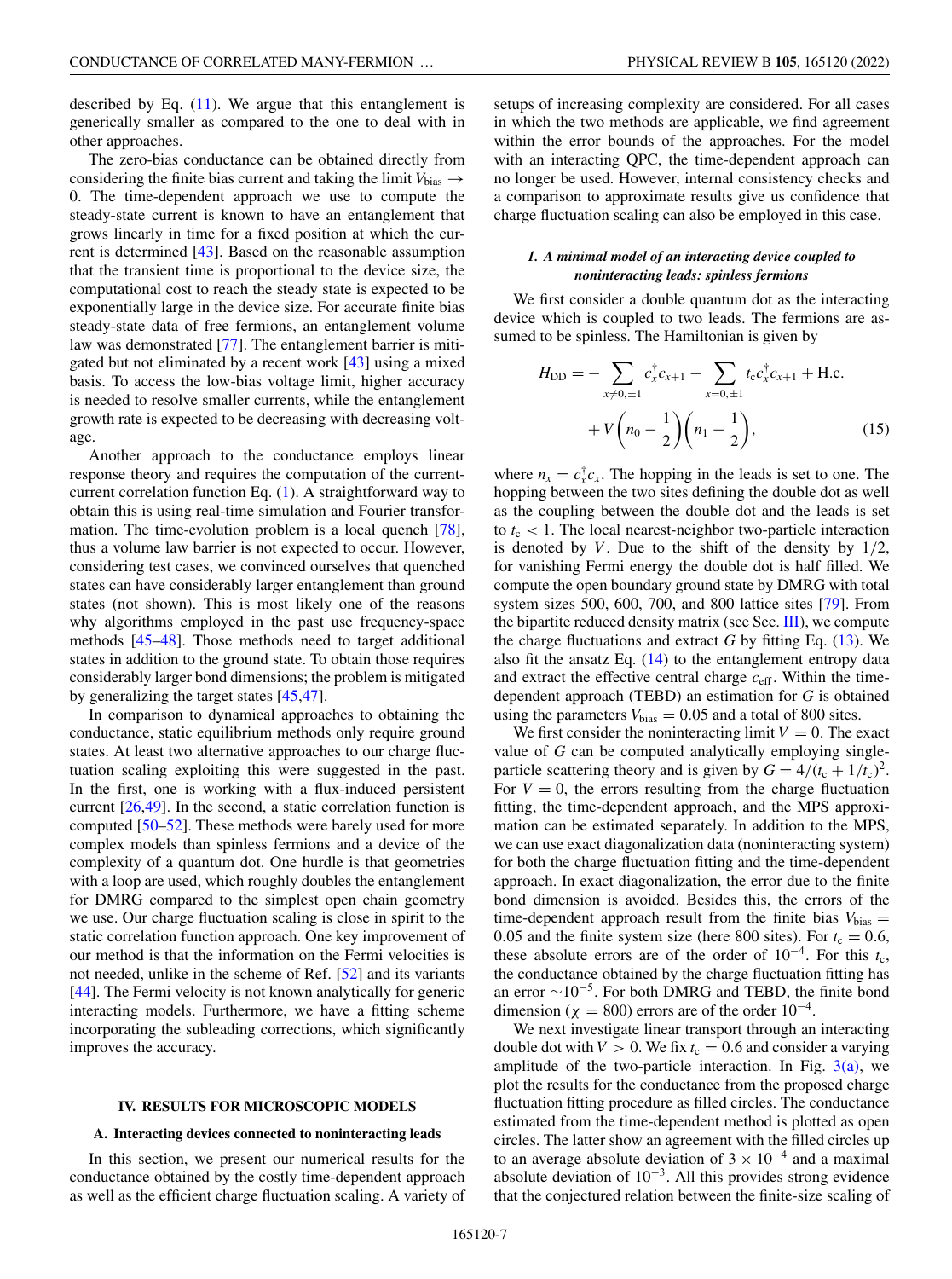<span id="page-7-0"></span>

FIG. 3. (a) The conductance *G* and the effective central charge  $c_{\text{eff}}$  for the double quantum dot model of spinless fermions, with  $t_c = 0.6$  as a function of the two-particle interaction *V*. The filled symbols for *G* are fitted from the DMRG data of the charge fluctuations with total system size 500, 600, 700, and 800. The open symbols for *G* show our TEBD results (time-dependent approach). The open symbols for  $c_{\text{eff}}(G)$  are computed by inserting the *G* from the charge fluctuations in Eq. [\(12\)](#page-4-0), while the filled ones are obtained directly from the entanglement entropy computed by DMRG. (b) The conductance *G* of the single-impurity Anderson model with  $t_c = 0.6$ as a function of the Zeeman field for fixed  $U$  and  $V_{\text{gate}}$ . Different *V*gate are considered in the main plot and the inset. The filled symbols are fitted from the DMRG data of the charge fluctuations with total system size 136, 144, 152, and 160. Stars denote TEBD results from Ref. [\[35\]](#page-15-0), working with a system size 64 sites in total. In contrast, we here consider the 1/*L* correction within the TEBD approach employing system sizes of 128 and 256 sites. Our extrapolated data for *G* are shown as open symbols. The dashed lines in (a) and (b) are guides to the eye obtained using cubic spline interpolation of the DMRG data [ $G$  or  $c_{\text{eff}}(G)$ ].

the charge fluctuations and the conductance Eq. [\(4\)](#page-3-0) also holds for the interacting double dot.

To examine the relation Eq.  $(12)$  between the effective central charge and the conductance, we evaluate  $c_{\text{eff}}(G)$  using *G* from the charge fluctuation fitting. In Fig.  $3(a)$ ,  $c_{\text{eff}}(G)$  is plotted as open pentagons, showing agreement with the filled pentagons, obtained directly from entanglement entropy fitting, up to  $4 \times 10^{-4}$  on average and a maximal absolute deviation of  $6 \times 10^{-4}$ . This indicates that Eq. [\(12\)](#page-4-0) is applicable for the interacting double dot as well.

# *2. A minimal model of an interacting device coupled to noninteracting leads: spinful fermions*

As another minimal model of an interacting device—this time concentrating on spinful fermions—coupled to noninteracting leads, we study the single-impurity Anderson model

$$
H_{\text{SIAM}} = -\sum_{x \neq -1,0 \atop \sigma} c_{x,\sigma}^{\dagger} c_{x+1,\sigma} - t_{\text{c}} \sum_{x = -1,0 \atop \sigma} c_{x,\sigma}^{\dagger} c_{x+1,\sigma} + \text{H.c.} + U \left( n_{0,\uparrow} - \frac{1}{2} \right) \left( n_{0,\downarrow} - \frac{1}{2} \right) + V_{\text{gate}}(n_{0,\uparrow} + n_{0,\downarrow}) + h(n_{0,\uparrow} - n_{0,\downarrow}).
$$
 (16)

Here *V*<sub>gate</sub> denotes a gate voltage shifting the up- and downspin dot levels and  $t_c$  has the same role as in the Hamiltonian Eq. [\(15\)](#page-6-0). The degeneracy of the two levels is lifted by a Zeeman field *h*. Due to the shift of the density by 1/2 in the two-particle term, at vanishing Fermi energy, both levels are half filled for  $V_{\text{gate}} = 0$  and  $h = 0$ . For this configuration of single-particle parameters, a transport resonance  $G = 2$ occurs for any *U* [\[80\]](#page-17-0).

In Ref. [\[35\]](#page-15-0), the conductance *G* of this model was computed using TEBD for  $V_{\text{gate}} = 0$ , without considering finite-size corrections. Their data for the conductance as a function of the Zeeman field for two different interactions *U* and  $V_{\text{gate}} = 0$ , using a total of 64 sites, are shown as stars in the main panel of Fig.  $3(b)$ . Our TEBD results—open symbols in Fig.  $3(b)$ —are based on data with 128 and 256 lattice sites in total as well as 1/*L* extrapolation. There is a clear discrepancy between the stars and our extrapolated data. The charge fluctuation fitting results of *G* are shown as filled symbols. For this approach, we use data with system sizes of up to 160 sites. For  $h = 0$  and  $V_{\text{gate}} = 0$ , the deviation of the conductance obtained by the charge fluctuation fitting from the exact result  $G = 2$  is around 0.2% for  $U = 1$  and 0.4% for  $U = 2$ . For all the other parameters, the charge fluctuation fitting and TEBD results agree up to a relative difference of 0.5% on average; the largest individual deviation is around 1%. The TEBD data for the present model are less accurate than the others shown in this paper due to comparably large finite-size corrections. However, overall this example also gives us confidence that the charge fluctuation fitting can be used to extract the conductance and that it is a more efficient way to do so.

# *3. A spinful, interacting quantum point contact connected to noninteracting leads*

In this section, we illustrate that estimating the zerotemperature linear conductance from charge fluctuation scaling works for larger devices, whereas our time-evolution method is not viable due to its computational costs. We consider the model of a QPC introduced in Ref. [\[29\]](#page-15-0). It was employed to explain the 0.7 anomaly [\[24,25\]](#page-15-0) and is given by the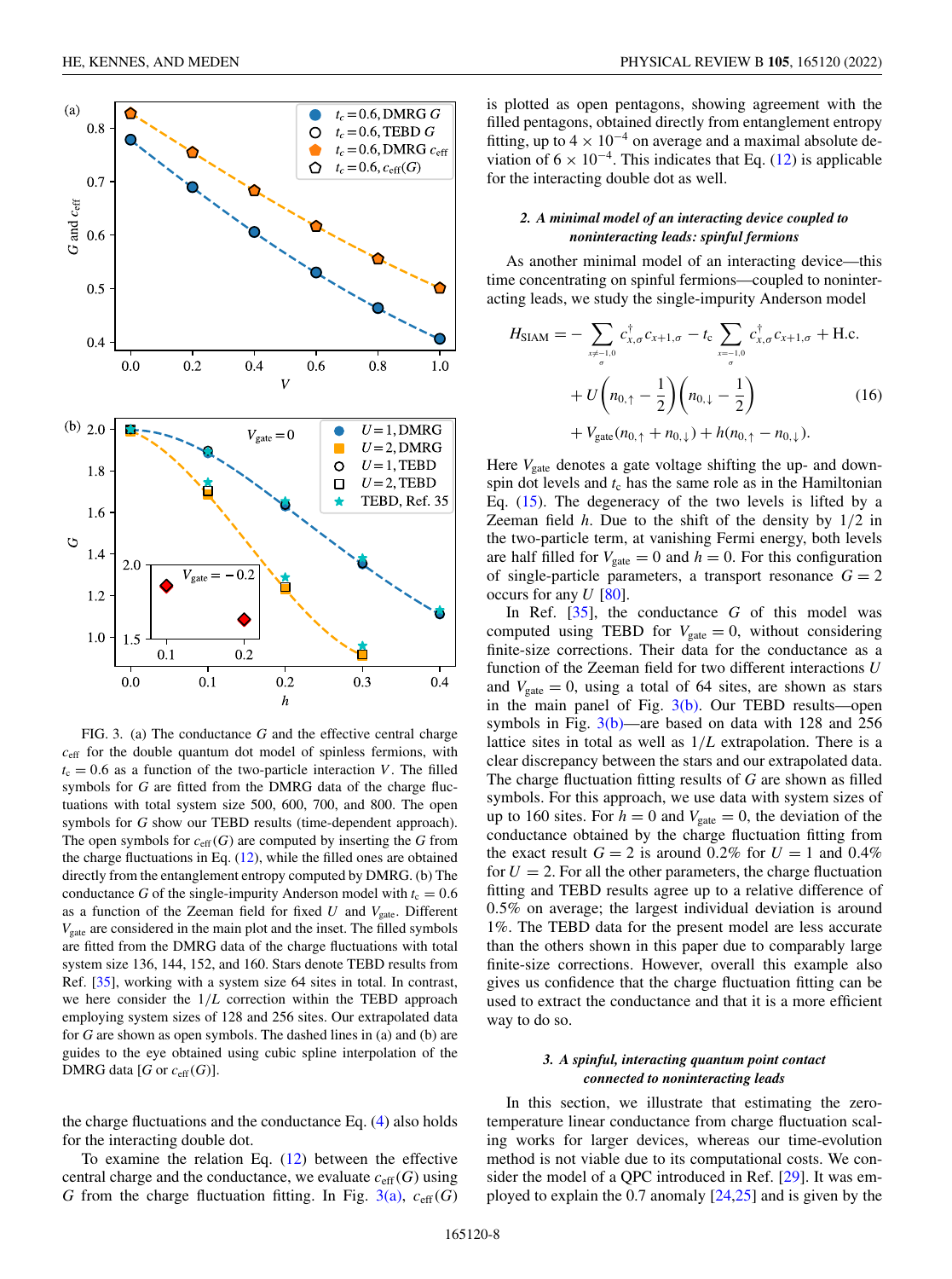<span id="page-8-0"></span>

FIG. 4. (a) The spatial profile of the QPC potential for  $W =$  $5, b = 0.55$ . In the leads, the potential vanishes. The dashed line denotes the local bandwidth and is tangential to the curve with  $V_{\text{gate}} =$ 0. This gate voltage corresponds to  $G \approx 1$ . (b) The conductance G of the QPC model as a function of gate voltage  $V_{\text{gate}}$ . The filled symbols are obtained by charge fluctuation scaling. The solid line shows the numerically exact conductance for  $U = 0$ . The dotted lines indicates the conductance obtained by the Hartree approximation for  $U = 0.3$ .

Hamiltonian (in self-explaining notation)

$$
H_{\text{QPC}} = -\sum_{x \in L, R \atop \sigma} c_{x, \sigma}^{\dagger} c_{x+1, \sigma} - \sum_{x \in \text{QPC}} t(x) c_{x, \sigma}^{\dagger} c_{x+1, \sigma} + \text{H.c.} + \sum_{x \in \text{QPC}} [U(x) n_{x, \uparrow} n_{x, \downarrow} + E(x) (n_{x, \uparrow} + n_{x, \downarrow})]. \tag{17}
$$

The QPC region contains an odd number of sites  $2W - 1$ . The on-site potential in this region is  $E(x) =$  $\frac{V_{\text{gate}} + 2}{1 + 2b} e^{-(x/W)^2 / (1 - (x/W)^2)}$ , can be controlled by a gate voltage  $V_{\text{gate}}$ , and is shown in Fig. 4(a) for  $W = 5$ ,  $b = 0.55$ . When  $V_{\text{gate}} = 0$ , the two-particle interaction  $U(x)$  is set to zero and the potential is chosen to match the effective, noninteracting, local bandwidth  $w = 2/(1 + 2b)$  (requiring attenuation of the hopping  $t(x)$  toward the QPC center), the QPC conductance is  $G \approx 1$  ( $G \rightarrow 1$  for  $W \rightarrow \infty$ ). More specifically, we use

 $t(x) = 1 - \frac{b}{2}[E(x) + E(x+1)]$ . The local (on-site) interaction  $U(x)$  decays from U at the central site  $(x = 0)$  toward 0 in the leads starting at sites  $x = \pm W$ . We employ  $U(x) =$  $U e^{-(x/W)^6/[1-(x/W)^2]}.$ 

We here focus on  $W = 5$ ,  $b = 0.55$ . On the one hand, our time-dependent simulation with TEBD or, alternatively, TDVP can only reach times comparable to the transient time. There is furthermore no obvious way for an averaging procedure (see above), which would allow us to extract reliable data for the steady-state current. Thus, we cannot obtain an estimation of the conductance from a time-dependent approach for interacting QPCs. On the other hand, we can estimate *G* for  $U = 0$ , and  $U = 0.3$ , using charge fluctuation data each with two sets of total system size 376,..., 400 and 374, ..., 398. In Fig.  $4(b)$ , we plot the results as a function of the gate voltage as filled circles and squares, respectively. Error bars estimated by the difference of the extrapolation obtained from the two sets of system sizes are smaller than the symbol size. In the noninteracting limit with  $U = 0$ , we plot the numerically exact conductance obtained from a Green's function method [\[74\]](#page-16-0) as a solid line. The agreement between circles and the solid line is up to an absolute deviation  $\sim 10^{-3}$ . In Appendix [C,](#page-14-0) we compare the results for larger *W* while keeping the total system size fixed. For the interacting case with  $U = 0.3$ , we provide the conductance obtained from the Hartree approximation (the Fock term vanishes) as the dotted line in Fig. 4(b) for comparison. The consistency of the charge fluctuation fitting and the Hartree result gives us confidence that the charge fluctuation fitting can also be employed for an interacting QPC but also shows that the Hartree approximation seems to work well in the present setup and for moderate two-particle interactions. This indicates that, when studying the present model in the context of the 0.7 anomaly, the use of the Hartree approximation is sufficient and no other more elaborate approximate approach, such as, e.g., the truncated functional RG [\[29\]](#page-15-0), is required.

## **B. Systems with interacting leads**

In this section, we consider the case that the leads are onedimensional interacting metals. For simplicity, we restrict our attention to spinless fermions. We consider the model with the Hamiltonian

$$
H_{\rm IL} = \sum_{x} \left[ -t(x) (c_{x}^{\dagger} c_{x+1} + \text{H.c.}) + V(x) \left( n_{x} - \frac{1}{2} \right) \left( n_{x+1} - \frac{1}{2} \right) \right].
$$
 (18)

The nearest-neighbor hopping  $t(x)$  and the nearest-neighbor two-particle interaction  $V(x)$  take constant values in the left and right leads; the bulk interaction in these might differ  $(t = 1, V_L, V_R)$ . The spatial region in which *t* and *V* depend on position defines the device (see Fig. [2\)](#page-1-0). As discussed in Sec. [II,](#page-2-0) in the low-energy limit those leads are described by the Tomonaga-Luttinger liquid theory and characterized by a Tomonaga-Luttinger parameter *K*. The parameter *K* can be extracted from static correlations. For a model with homogeneous nearest-neighbor hopping  $t = 1$  and homogeneous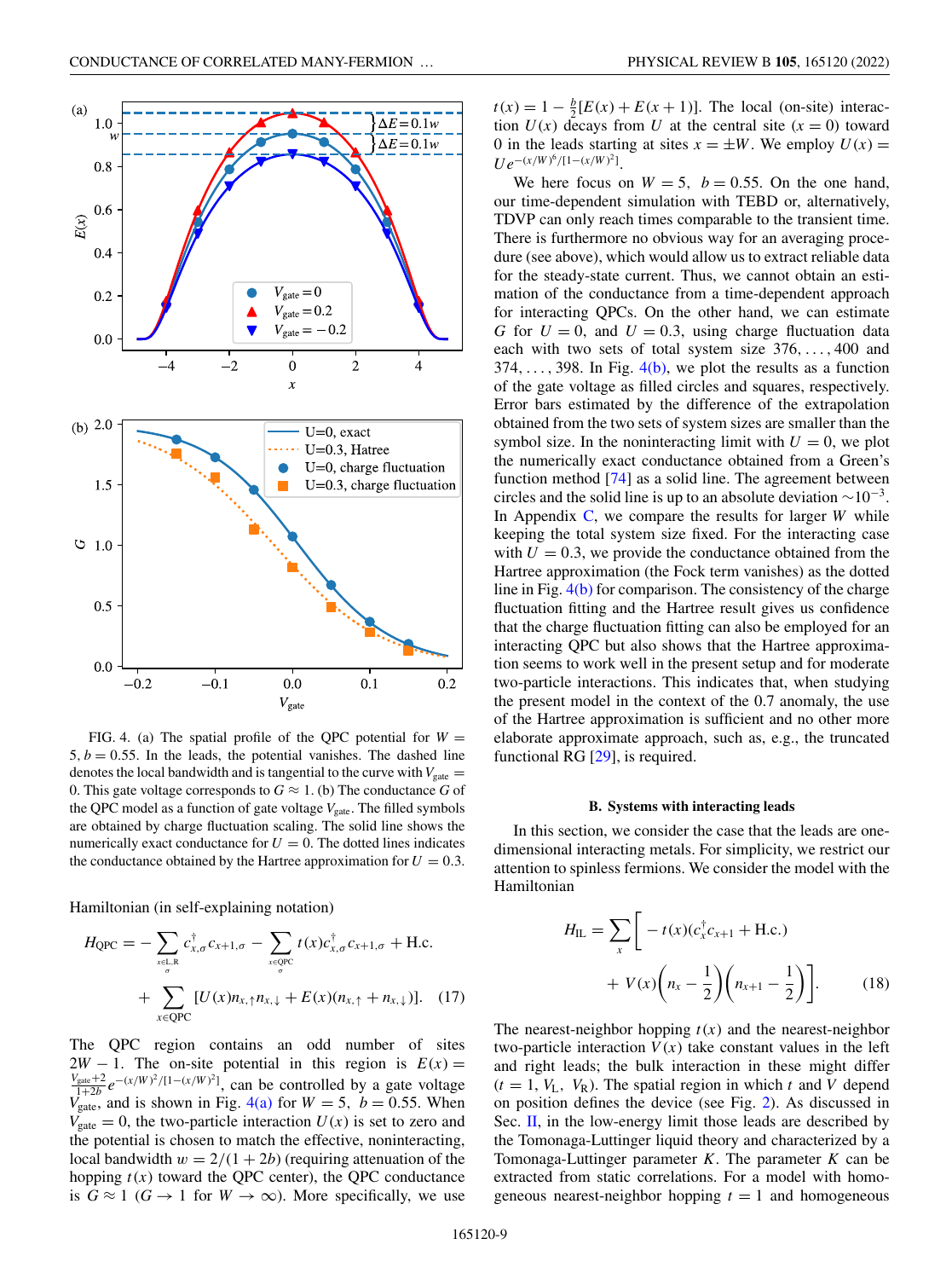<span id="page-9-0"></span>nearest-neighbor interaction *V* at half filling, one finds [\[81\]](#page-17-0)

$$
K = \frac{\pi}{2[\pi - \arccos(V/2)]}.
$$
\n(19)

## *1. A smooth contact*

In Sec. [II,](#page-2-0) we discussed the fixed points of maximal and zero conductance obtained in setups in which the interaction takes different bulk values in the two leads. Here we first focus on numerically verifying the relation Eq. [\(4\)](#page-3-0) for the maximal conductance limit and consider  $t(x) = 1$ . We choose a function  $V(x)$  smoothly interpolating from left lead bulk interaction  $V_L$  to the right one  $V_R$ . In particular, we consider

$$
V(x) = \frac{V_{\rm R} - V_{\rm L}}{2} \tanh\left(\frac{x}{L_{\rm c}}\right) + \frac{V_{\rm L} + V_{\rm R}}{2},\tag{20}
$$

see Fig. 5(a). The length scale characterizing the crossover region, which here plays the role of the device, is  $L_c$ . We set  $L_c = 1$  for the data plotted in Fig. 5.

For definiteness, we investigate the part of the parameters space given by fixed  $V_R = -1$  or 0 and a varying  $V_L$ . Recall that in the maximal conductance limit (adiabatic contact),  $G = K_{\text{eff}} = 2K_LK_R/(K_L + K_R)$ , with  $K_L(K_R)$  computed from  $V_L$  ( $V_R$ ) using Eq. (19). In Fig. 5(b), we plot *G*, computed from the two  $K_{L,R}$ , as solid lines for reference. The charge fluctuation scaling data for *G*, obtained for system sizes of up to 700 sites, are shown as filled symbols. The results of the time-dependent simulation with  $V_{bias} = 0.05$  are shown as open symbols. All three data sets agree nicely for  $V_R = -1$ and 0. For  $V_R = -1$ , small but noticeable deviations can only be found for  $V_L \gtrapprox 1$ . Overall this indicates that the relation between charge fluctuation scaling and the zero-temperature linear conductance also holds for interacting leads.

The influence of various inhomogeneities on the infrared fixed point of junctions of interacting quantum wires was investigated employing different approaches [\[10–13,34,](#page-15-0)[44,48,52,67,68,71\]](#page-16-0). RG approaches within a treelevel approximation [\[52,67,68\]](#page-16-0) show that, for models with different bulk interactions in the two leads, a bare finite backscattering will renormalize to zero, i.e., the system will approach the maximal conductance fixed point if  $K_{\text{eff}} > 1$ . For  $K_{\text{eff}} < 1$ , a finite backscattering will increase and the transmission vanishes in the infrared. In Fig. 5(b), we indicate  $K_{\text{eff}} = 1$  by a horizontal dashed line. This line intersects the two curves (with different  $V_R$ ) at one point per curve. Right of these two intersections, the tree-level analysis hints at a vanishing conductance. Based on this, we expect that the deviations of the charge fluctuations as well as the timedependent data from  $K_{\text{eff}}$  for  $V_L \gtrapprox 1$  result from corrections to the adiabatic variation of the two-particle interaction from the left to the right bulk lead values. The maximal conductance fixed point is only stable if the spatial variation of the two-particle interaction is arbitrarily smooth. In a numerical computation for a lattice model, this limit can in practice never be reached. However, simultaneously we can also not reach asymptotically small energy scales, for which for a fixed smoothness the vanishing of the conductance due to the two-particle inhomogeneity should be observable [\[82\]](#page-17-0). In both our numerical approaches (charge fluctuation scaling and time-dependent simulation), this is prevented by the finite



FIG. 5. (a) Spatial profiles of the nearest-neighbor two-particle interaction described by Eq. (20) with  $L_c = 1$ . We study two families of profiles with  $V_R$  fixed at  $-1$  (solid lines and filled symbols) as well as 0 (dashed lines and open symbols). (b) The conductance as a function of  $V_L$  for two fixed  $V_R$ . The charge fluctuation fitting results are shown as filled symbols and the data obtained from the time-dependent approach as open ones. For reference, the theoretical maximal conductance fixed point value  $K_{\text{eff}}$ , computed from the two  $K_{L,R}$  is shown as solid lines. The charge fluctuation fitting was achieved with systems of sizes 500, 600, and 700.

system size and the finite bond dimension, both implying a finite energy resolution. Increasing the smoothness of the interaction by increasing  $L_c$  in Eq. (20) will reduce the effect of the nonadiabaticity down to some exceedingly small energy scale.

#### *2. Transport resonances due to fine tuning*

While smooth interpolation of the two-particle interaction leads to weak backscattering, some fine-tuned nonsmooth configurations can also lead to weak or possibly even vanishing backscattering. We have already encountered one such example for the single-impurity Anderson model with  $h = 0$ and  $V_{\text{gate}} = 0$  but arbitrary *U* and  $t_c$  (transport resonance). Here, we illustrate a similar effect in the case of interacting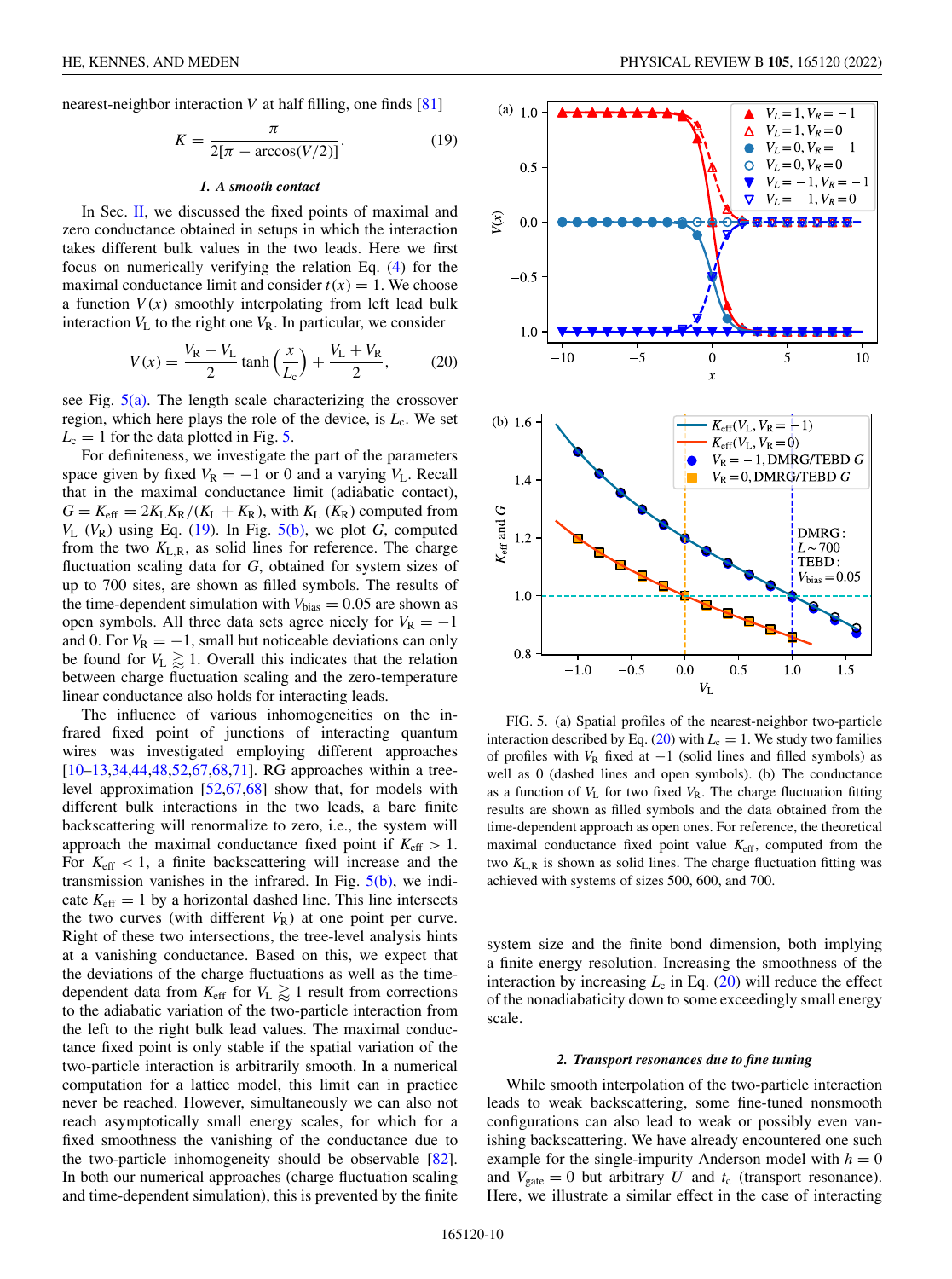<span id="page-10-0"></span>

FIG. 6. (a) Spatial profile of the inhomogeneous two-particle interaction described by Eq. (21) with  $N_l = 3$  and  $V_{L,R} = \pm 1$ . (b) The conductance as a function of  $N_l$  for  $V_{L,R} = \pm 1$ , leading to  $K_{\text{eff}} = 1$ and  $t(x) = 1$ . The charge fluctuation fitting results are shown as filled symbols and the data obtained from the time-dependent approach as open ones. The charge fluctuation fitting was achieved with system of sizes 2000, 2100, and 2200. The dashed horizontal line indicates the value for maximal conductance.

leads. We consider the model with Hamiltonian Eq. [\(18\)](#page-8-0) and the special choice

$$
V(x) = \begin{cases} V_L, & x \leq x_L \\ 0, & x_L < x < x_R \\ V_R, & x \geq x_R, \end{cases} \tag{21}
$$

illustrated in Fig. 6(a) for  $N_l = x_R - x_L - 1 = 3$  and  $V_L = 1$ ,  $V_R = -1$ . The abrupt change of the two-particle interaction can be expected to lead to backscattering. The case with  $N_l =$ 1 was studied in Refs. [\[44,52\]](#page-16-0) where, in addition, different hoppings  $t(x) \neq 1$  for  $x_L < x < x_R$  were considered. For the case  $t(x) = 1$  for all *x*, no clear deviation from the maximal conductance was found for  $K_{\text{eff}} = 1$ . For some pairs of  $K_{\text{L}}$  and  $K_R$  as well as certain configurations with  $t(x) \neq 1$ , the effect of the abrupt change of the interaction was, in addition, found to be weak [\[52\]](#page-16-0). Here, we report on a related even-odd effect for different  $N_l$ .

In Fig.  $6(b)$ , we show that only for even  $N_l$ , there is a clear deviation from the maximal conductance  $G = K<sub>eff</sub> = 1$ . This holds for both our methods to extract the conductance: the charge fluctuation scaling (filled symbols) as well as the time-dependent approach (open symbols). Again, both give results which agree within the respective error bounds. In Appendix [C,](#page-14-0) we show additional data for the case  $N_l = 0$ and various values of the interaction. We interpret the case for odd *Nl* as a fine-tuning phenomenon of weak or even absent backscattering (transport resonance).

To argue in favor of this, we follow the tree-level analysis of Refs. [\[67,68\]](#page-16-0). In this analysis, a quadratic backscaterring term in the effective field theory is constructed as  $\lambda \psi_L^{\dagger}(0) \psi_R(0) + \text{H.c., where } \psi_L$  and  $\psi_R$  are the left- and right-moving fermion fields of the Tomonaga-Luttinger model [\[9\]](#page-15-0). The parameter  $\lambda$  is determined from the single-particle parameters (hopping and on-site potentials) as well as the inhomogeneous two-particle interaction. However, given a certain microscopic model, no closed form expression for this can be written for arbitrary interactions. Within field theory and the tree-level approximation, a bare  $\lambda = 0$  is associated with a fine-tuned maximal conductance fixed point with  $G = K<sub>eff</sub>$ . It was argued that a combination of the hopping and interaction inhomogeneities determines the bare effective  $\lambda$  through the renormalized local Fermi velocity  $\lambda \propto$  $\sum_{x}$ (−1)<sup>*x*</sup>*v*<sub>F</sub>(*x*) [\[67,68\]](#page-16-0). Working at tree level, we also constrain the analysis to the weak coupling limit  $(V_L, V_R \ll 1)$ . For a generic inhomogeneous model of the type Eq. [\(18\)](#page-8-0) at half filling to leading order in the two-particle interaction, the local renormalized velocity is given by  $v_F(x) = 2[t(x) +$  $V(x)/\pi$ ]. In addition, for the lead Tomonaga-Luttinger liquid parameters, one obtains  $K_{L,R} = 1 - V_{L,R}/\pi$  to leading order. To this order,  $K_{\text{eff}} = 1$  thus implies that  $V_L + V_R = 0$  holds. In fact, using the exact result (at half filling) Eq.  $(19)$ , we see that  $K_{\text{eff}} = 1$  always implies  $V_L + V_R = 0$ . With only the two-particle interaction being inhomogeneous for even  $N_l$ ,  $\lambda \propto V_L - V_R$  to leading order. For odd  $N_l$ ,  $\lambda \propto V_L + V_R$ . Thus, to lowest order in the two-particle interaction, λ vanishes for odd  $N_l$ . Curiously, this implication, derived in the weak interaction limit, survives for our data with relatively large coupling  $V_L = -1$  and  $V_R = 1$ . However, not observing a deviation from the maximal conductance in our computation does not imply that on exceedingly small energy scales such deviations might not occur (see above). To investigate this further would require other methods.

### **V. CONCLUSION**

We here suggested a relation between the charge fluctuations and the zero-temperature linear response conductance for a system with two homogeneous leads coupled to an inhomogeneous device. Both the device as well as the leads can be interacting. First, we used general considerations and insights from the noninteracting case to argue in favor of such a relation. Second, we numerically verified this relation for a variety of setups. For this, we compared the conductance extracted from charge fluctuation scaling, obtained by numerical DMRG with the conductance computed from the finite bias current computed by numerical TEBD or by exact results, if available. For the charge fluctuation scaling, systems with open boundaries in the leads on the ends opposite to the device can be used. This brings about a significant computational advantage. For our models, the time-dependent method on average requires a ten times larger running time as compared to the charge fluctuation scaling. We, e.g., show that the charge fluctuation method leads to reliable data for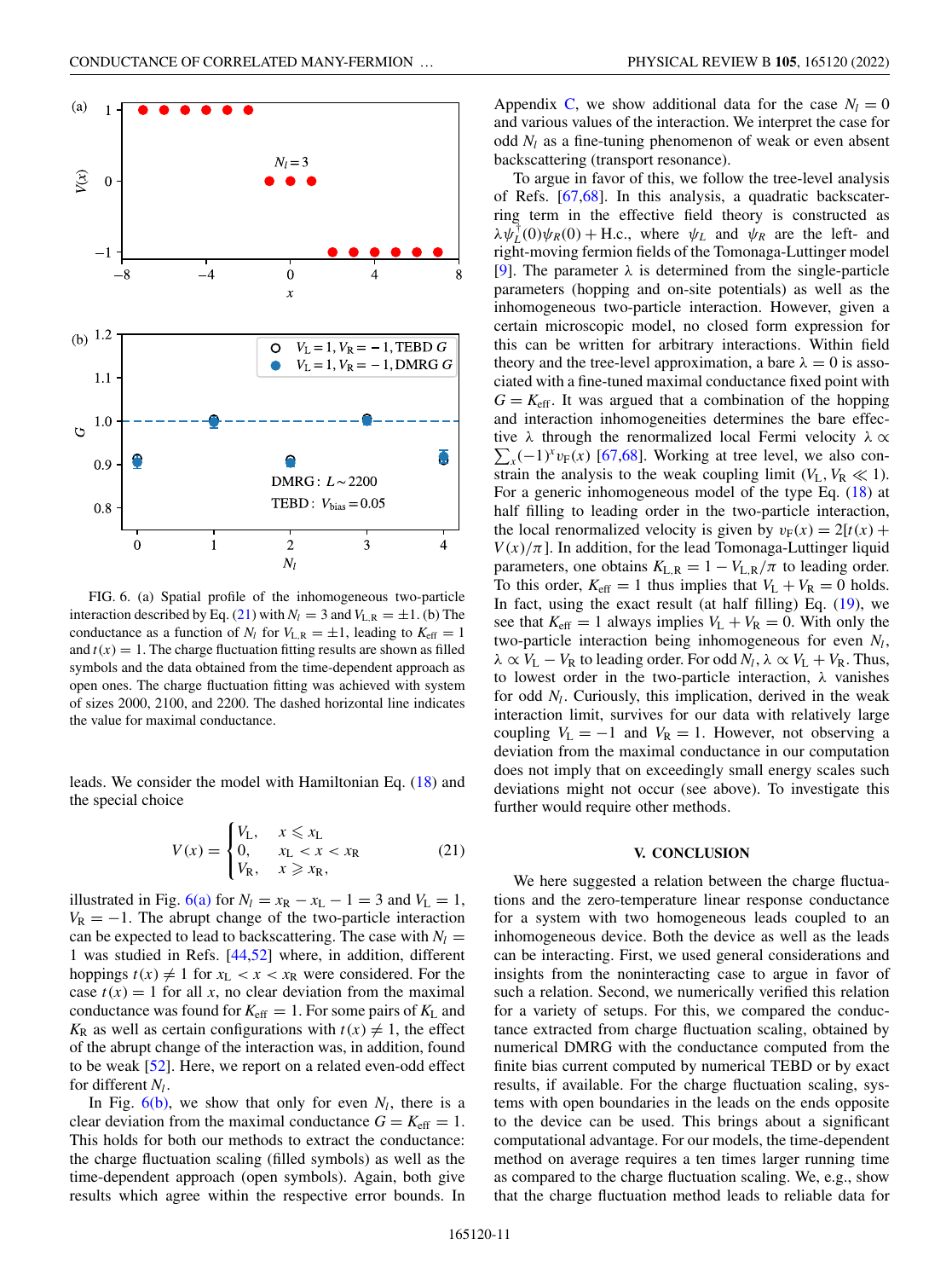<span id="page-11-0"></span>HE, KENNES, AND MEDEN PHYSICAL REVIEW B **105**, 165120 (2022)

a QPC model, which cannot be dealt with using our timedependent method due to its computational cost. We also use the proposed method to study the backscattering effect due to interaction nonsmoothness at the junction of two interacting leads. We find that backscattering can be fine-tuned to a value so small that it does not show on the comparably low energy scales accessible to us. While the data can be interpreted within a weak-coupling theory, our observations call for more investigations.

## **ACKNOWLEDGMENTS**

We thank Chang-Yu Hou, Sebastian Paeckel, Peter Schmitteckert, and Kang Yang for discussion. This work was supported by the Deutsche Forschungsgemeinschaft (DFG, German Research Foundation) via RTG 1995. The numerical calculation is based on TeNPy packages [\[83,84\]](#page-17-0) and has been performed with computing resources granted by RWTH Aachen University under Project No. rwth0661.

# **APPENDIX: A**

In this Appendix, we consider one-dimensional noninteracting spinless fermions in the geometry shown in Fig. [1\(a\).](#page-1-0) We analytically compute the charge fluctuations of a segment  $(l)$  in the left lead [cf. Fig. [1\(a\)\]](#page-1-0) with length *l*. Fixing the right end of the segment at  $x = l_0 < 0$ , we concentrate on the leading term of the charge fluctuations for large *l*.

For noninteracting fermions, charge fluctuations are given by single-particle correlation functions as follows:

$$
\langle N_l^2 \rangle - \langle N_l \rangle^2 = \sum_{x,y \in l} \left[ \langle n(x)n(y) \rangle - \langle n(x) \rangle \langle n(y) \rangle \right]
$$
  
= 
$$
\sum_{x,y \in l} \langle c^\dagger(x)c(y) \rangle \langle c(x)c^\dagger(y) \rangle
$$
  
= 
$$
\sum_{x \in l} \langle n(x) \rangle - \sum_{x,y \in l} \langle c^\dagger(x)c(y) \rangle^2.
$$
 (A1)

The final goal is to compute the large *l* expansion of  $\langle N_l^2 \rangle - \langle N_l \rangle^2$ . To do this, we first compute  $\langle c^{\dagger}(x)c(y) \rangle$  for *x*, *y* in the left lead, using the field operator solution [cf. Eq. [\(6\)](#page-3-0)] of

$$
c(x) = \frac{1}{\sqrt{2\pi}} \int_0^{\pi} dk [c_L(k)(e^{ikx} + r_L(k)e^{-ikx}) + c_R(k)t_R(k)e^{ikx}],
$$
\n(A2)

where  $c_L(k)$  [ $c_R(k)$ ] annihilates a left (right)-scattering state with momentum  $k > 0$  and  $t_{L,R}(k)$  and  $r_{L,R}(k)$  are the transmission and reflection amplitude, respectively. The above solutions do not include possible bound states, as they can be neglected when considering the leading term of charge fluctuations. In the following, we assume the ground state has a pair of Fermi points at  $\pm k_F$  and that the states with momentum between them are filled. The single-particle correlation function  $\langle c^{\dagger}(x)c(y) \rangle$  within a lead can be decomposed to a Toeplitz part, depending on *x* − *y* and a Hankel part, depending on *x* + *y*. For the left lead, we find

$$
\langle c^{\dagger}(x)c(y)\rangle = \frac{1}{2\pi} \int_0^{k_{\rm F}} dk [e^{ik(y-x)} + e^{ik(x-y)} |r_{\rm L}(k)|^2 + e^{-ik(x+y)} r_{\rm L}(k) + e^{ik(x+y)} r_{\rm L}^*(k) + e^{ik(x-y)} |r_{\rm R}(k)|^2]
$$
  
\n
$$
= \frac{1}{2\pi} \int_0^{k_{\rm F}} dk [e^{ik(y-x)} + e^{ik(x-y)} + e^{-ik(x+y)} r_{\rm L}(k) + e^{ik(x+y)} r_{\rm L}^*(k)]
$$
  
\n
$$
= \frac{\sin[k_{\rm F}(x-y)]}{\pi(x-y)} + \frac{1}{2\pi} \int_0^{k_{\rm F}} dk [e^{-ik(x+y)} r_{\rm L}(k) + e^{ik(x+y)} r_{\rm L}^*(k)]
$$
  
\n
$$
\equiv G_{\rm T}(x-y) + G_{\rm H}(x+y).
$$
\n(A3)

With Eq.  $(A3)$ , Eq.  $(A1)$  becomes

$$
\langle N_l^2 \rangle - \langle N_l \rangle^2 = \sum_{x \in l} \left[ \frac{k_{\rm F}}{\pi} + G_{\rm H}(2x) \right] - \sum_{x, y \in l} \left[ G_{\rm T}^2(x - y) + 2G_{\rm T}(x - y)G_{\rm H}(x + y) + G_{\rm H}^2(x + y) \right]. \tag{A4}
$$

Then we analyze the large *l* expansion of Eq. (A4) by analyzing separate groups of terms individually. We group the terms of Eq.  $(A4)$  into two parts:

$$
\langle N_l^2 \rangle - \langle N_l \rangle^2 = (\langle N_l^2 \rangle - \langle N_l \rangle^2)_{\text{homogeneous}} + (\langle N_l^2 \rangle - \langle N_l \rangle^2)_{\text{residual}},
$$
 (A5)

where

$$
(\langle N_l^2 \rangle - \langle N_l \rangle^2)_{\text{homogeneous}} = \sum_{x \in l} \frac{k_{\text{F}}}{\pi} - \sum_{x, y \in l} G_{\text{T}}^2(x - y), \tag{A6}
$$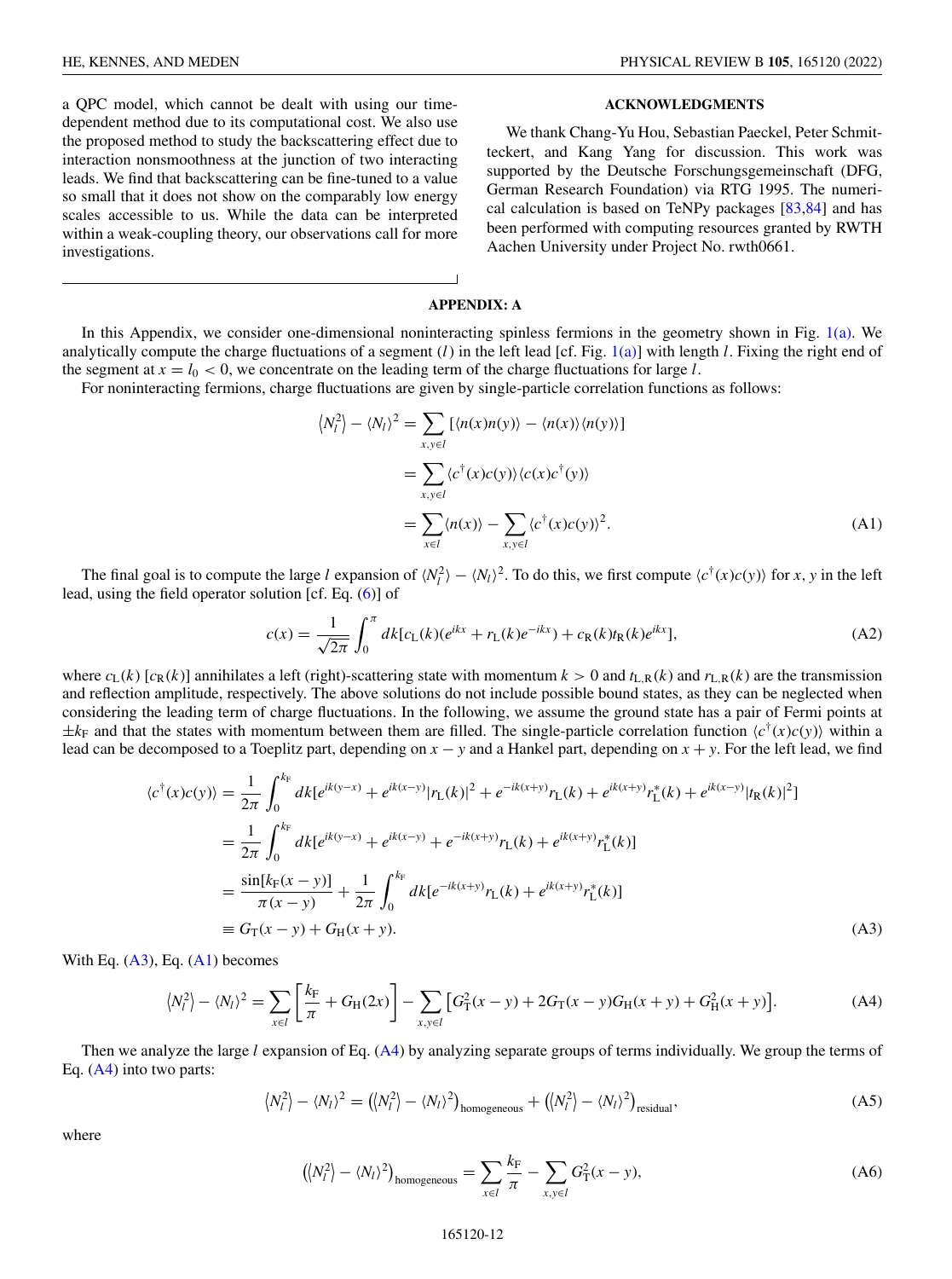<span id="page-12-0"></span>and

$$
(\langle N_l^2 \rangle - \langle N_l \rangle^2)_{\text{residual}} = \sum_{x \in l} G_H(2x) - \sum_{x, y \in l} \left[ 2G_T(x - y)G_H(x + y) + G_H^2(x + y) \right].
$$
 (A7)

By definition,  $(\langle N_l^2 \rangle - \langle N_l \rangle^2)$ <sub>homogeneous</sub> denotes the charge fluctuation in a segment of a homogeneous free fermion chain with a pair of Fermi points. The leading term in this case is known to be [\[66\]](#page-16-0)

$$
(\langle N_l^2 \rangle - \langle N_l \rangle^2)_{\text{homogeneous}} = \frac{1}{\pi^2} \ln(l) + \dots,
$$
 (A8)

where ... denotes subleading terms in the large *l* limit.

The remaining task is to analyze the leading term of Eq. (A7) for large *l*. It is helpful to first consider the leading term of  $G_T(x)$  and  $G_T(x)$  in the large |*x*| limit. A closed form expression of  $G_T(x)$  is known (see above) and we derive the large |*x*| expansion of  $G_H(x)$  to be

$$
G_{\rm H}(x) = \frac{|r_{\rm L}(k_{\rm F})|}{\pi} \frac{\sin\left[k_{\rm F}x + \delta(k_{\rm F})\right]}{x} + \dots,
$$
\n(A9)

where

$$
\delta(k_{\rm F}) = \arg[r_{\rm L}(k_{\rm F})].\tag{A10}
$$

This can be shown as follows. Recalling the definition

$$
G_{\rm H}(x) = \frac{1}{2\pi} \int_0^{k_{\rm F}} dk [e^{-ikx} r_{\rm L}(k) + e^{ikx} r_{\rm L}^*(k)], \tag{A11}
$$

we integrate by parts and obtain

$$
G_{\rm H}(x) = \frac{1}{2\pi} \frac{i}{x} \int_0^{k_{\rm F}} dk \left[ (e^{-ikx})' r_{\rm L}(k) - (e^{ikx})' r_{\rm L}^*(k) \right]
$$
  
\n
$$
= \frac{1}{2\pi} \frac{i}{x} \left[ e^{-ikx} r_{\rm L}(k) - e^{ikx} r_{\rm L}^*(k) \right] \Big|_{k=0}^{k_{\rm F}} - \frac{1}{2\pi} \frac{i}{x} \int_0^{k_{\rm F}} dk \left[ e^{-ikx} r_{\rm L}'(k) - e^{ikx} r_{\rm L}^*(k) \right]
$$
  
\n
$$
= \frac{1}{2\pi} \frac{i}{x} \left[ e^{-ik_{\rm F}x} r_{\rm L}(k_{\rm F}) - e^{ik_{\rm F}x} r_{\rm L}^*(k_{\rm F}) \right] - \frac{1}{2\pi} \frac{i}{x} \int_0^{k_{\rm F}} dk \left[ e^{-ikx} r_{\rm L}'(k) - e^{ikx} r_{\rm L}^*(k) \right]
$$
  
\n
$$
= \frac{1}{2\pi} \frac{i}{x} \left[ e^{-ik_{\rm F}x} r_{\rm L}(k_{\rm F}) - e^{ik_{\rm F}x} r_{\rm L}^*(k_{\rm F}) \right] + O(1/x^2).
$$
  
\n(A12)

To obtain the second last line of Eq. (A12), we have used that  $r_L(k = 0)$  is real [because the linear equations for solving  $r_L(k = 0)$ and  $t_L(k = 0)$  are real]. To obtain the last line of Eq. (A12), we have used the assumption that  $\int_0^{k_F} dk [e^{-ikx}r'_L(k) - e^{ikx}r''_L(k)] =$  $O(1/x)$ . A sufficient condition for this assumption to hold is that  $r<sub>L</sub>(k)$  is second-order derivable. This can be shown by another integration by parts

$$
\int_0^{k_{\rm F}} dk \left[ e^{-ikx} r'_{\rm L}(k) - e^{ikx} r'^*_{\rm L}(k) \right] = \frac{i}{x} \left[ e^{-ikx} r'_{\rm L}(k) - e^{ikx} r'^*_{\rm L}(k) \right] \Big|_{k=0}^{k_{\rm F}} - \frac{i}{x} \int_0^{k_{\rm F}} dk \left[ e^{-ikx} r''_{\rm L}(k) - e^{ikx} r''_{\rm L}(k) \right]. \tag{A13}
$$

The term in Eq. (A13) is  $O(1/x)$  because the terms within square brackets are  $O(1)$ . Thereby, we have obtained Eq. (A9) from Eq. (A12).

Now we can complete the analysis of the leading term of Eq. (A7). We argue that the leading term of Eq. (A7) comes only from its third term, which contributes a leading logarithmic divergence in the large *l* limit:

$$
\sum_{x,y \in l} G_H^2(x+y) = \frac{|r_L(k_F)|^2}{2\pi^2} \ln(l) + \dots
$$
 (A14)

Equation  $(A14)$  can be derived as follows. Using Eq.  $(A9)$ , we obtain

$$
\sum_{x,y \in l} G_H^2(x+y) = \frac{|r_L(k_F)|^2}{\pi^2} \sum_{x,y \in l} \frac{\cos^2 \left[k_F(x+y) + \delta(k_F)\right]}{(x+y)^2} + \dots,
$$

$$
= \frac{|r_L(k_F)|^2}{2\pi^2} \sum_{x,y \in l} \frac{1 + \cos \left[2k_F(x+y) + 2\delta(k_F)\right]}{(x+y)^2} + \dots,
$$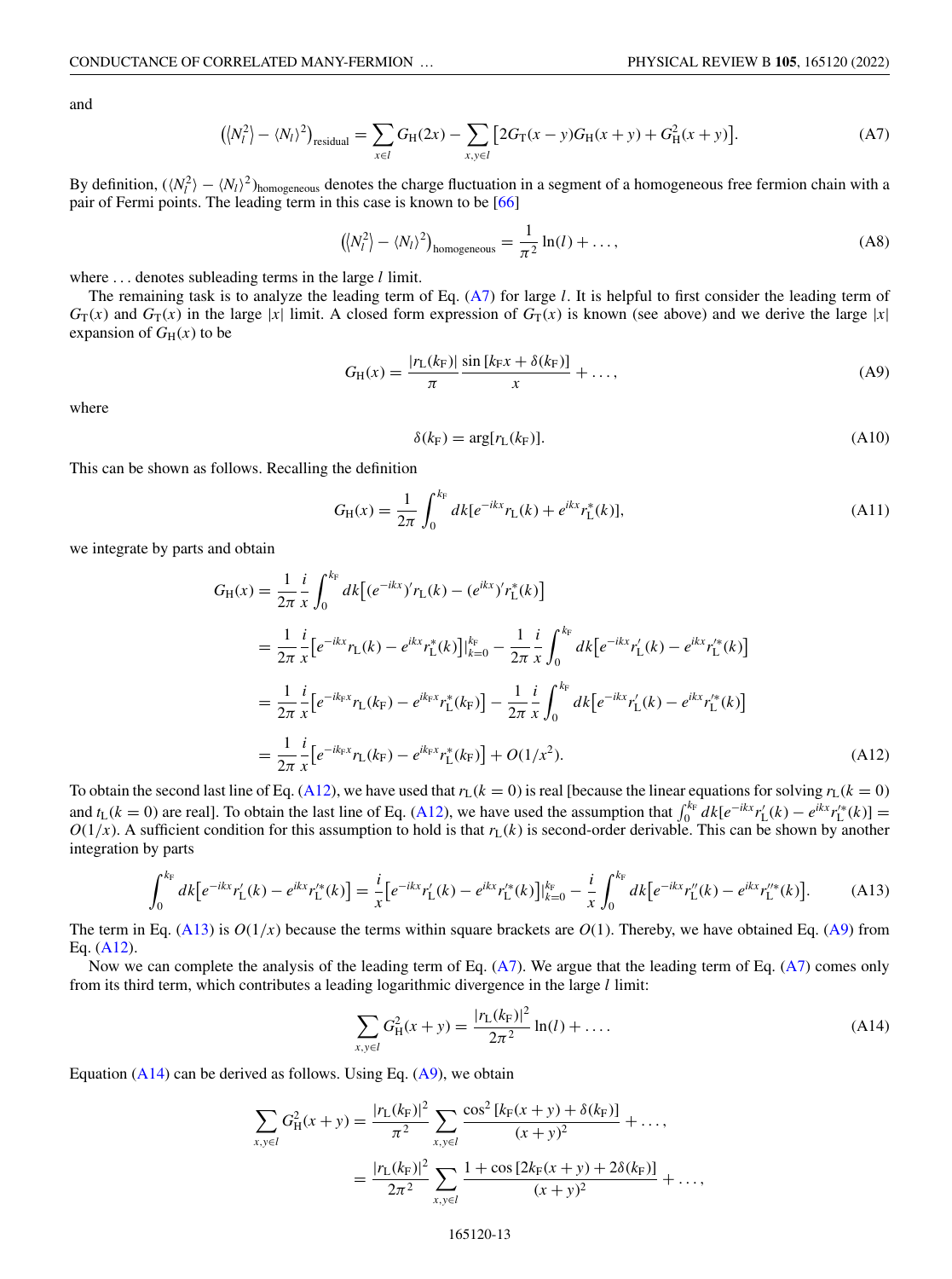$$
= \frac{|r_{\rm L}(k_{\rm F})|^2}{2\pi^2} \sum_{x,y \in l} \frac{1}{(x+y)^2} + \dots,
$$
  

$$
= \frac{|r_{\rm L}(k_{\rm F})|^2}{2\pi^2} \ln(l) + \dots,
$$
 (A15)

<span id="page-13-0"></span>where ... denotes subleading terms in the large  $|x + y|$  or *l* limit. The last line can be justified by recognizing that there are lower and upper bounds to the sum by the two integrals:  $\int_{x,y=l_0-l-1}^{l_0} dx dy \frac{1}{(x+y)^2} < \sum_{x,y=l_0-l}^{l_0} \frac{1}{(x+y)^2} < \int_{x,y=l_0-l}^{l_0+1} dx dy \frac{1}{(x+y)^2}$  and realizing that the two integrals both have a leading term ln(*l*). For the third line, we have neglected the term with oscillatory factor cos[ $2k_F(x + y) + 2\delta(k_F)$ ], which does not contribute to the divergence; this is because summing within each period of the oscillatory factor yields a series decaying faster than  $\frac{1}{(x+y)^2}$  for further summation. Having analyzed the third term of Eq. [\(A7\)](#page-12-0), second we show the other two terms only contribute subleading terms and thus can be neglected. The first term of Eq. [\(A7\)](#page-12-0)  $[\sum_{x \in l} G_H(2x)]$  does not contribute to the divergence due to its oscillatory factor again. For the second term, we perform the summation by changing the variables  $r_s = x + y$  and  $r_d = x - y$ .

$$
-\sum_{x,y \in l} 2G_{\text{T}}(x-y)G_{\text{H}}(x+y) = -\sum_{2x_{\text{min}} \le r_{\text{s}} \le 2x_{\text{max}}} G_{\text{H}}(r_{\text{s}})A(r_{\text{s}}, x_{\text{min}}, x_{\text{max}}) \tag{A16}
$$

We expect that  $A(r_s, x_{min}, x_{max})$  can be approximated as a constant in the large *l* and  $|r_s|$  limit, and the above summation converges also due to the oscillatory factor of *G*H.

Combining Eqs. [\(A5\)](#page-11-0), [\(A7\)](#page-12-0), [\(A8\)](#page-12-0), and (A15) and remembering that  $G = |t_R(k_F)|^2 = 1 - |r_L(k_F)|^2$ , we obtain

$$
\langle N_l^2 \rangle - \langle N_l \rangle^2 = \frac{2 - |r_L(k_F)|^2}{2\pi^2} \ln(l) + \dots = \frac{1 + G}{2\pi^2} \ln(l) + \dots
$$
 (A17)

#### **APPENDIX: B**

Here, we provide arguments for Eq.  $(5)$  in the case of interacting leads. We work with an effective field theory and employ bosonization [\[4,9\]](#page-15-0). Up to the contact to the device, the lead Hamiltonian is homogeneous. Thus, the effective theory of the leads after neglecting terms which are irrelevant in the RG sense is a noninteracting bosonic field theory [\[9\]](#page-15-0). For example, in the left lead, the Lagrangian density is  $\mathcal{L} = \frac{1}{2\pi K_L} \{-v_L[\partial_x \phi(x, t)]^2 + \frac{1}{v_L}[\partial_t \phi(x, t)]^2\}$ . Here  $v_L$  denotes the renormalized Fermi velocity of the left lead. This implies that the field  $\phi(x, t)$ , determining the density, obeys the equation of motion  $v_L^2 \partial_x^2 \phi(x, t) - \partial_t^2 \phi(x, t) = 0$ , which has plane-wave solutions. It also obeys the canonical commutation relation  $[\phi(x, t), \Pi(x', t)] = i\delta(x - x')$ , where  $\Pi(x, t) = \frac{1}{\sqrt{2\pi}} \phi(x, t)$  in the left lead  $\frac{1}{\pi K_l v_l} \partial_t \phi(x, t)$  in the left lead.

Suppose that the scattering can be encoded by mixing of the  $\pm k$  plane wave modes, we rewrite the field as

$$
\phi(x,t) = \frac{\sqrt{K_p}}{2\sqrt{\pi}} \int_0^{+\infty} \frac{dk}{\sqrt{2|k|}} [u_{L,k}(x)a_k e^{-i\omega_{L,k}t} - u_{R,k}(x)b_k e^{-i\omega_{L,k}t}] + \text{H.c.},
$$
\n(B1)

where  $p = L(R)$  for the left (right) lead,  $\omega_{L,k} = v_L|k|$ , and

$$
u_{L,k}(x) = e^{ikx} + R_L(k)e^{-ikx}, x \in \text{left region},
$$
  
\n
$$
u_{R,k}(x) = S_R(k)e^{-ikx}, x \in \text{left region},
$$
  
\n
$$
u_{L,k}(x) = S_L(k)e^{ikxv_L/v_R}, x \in \text{right region},
$$
  
\n
$$
u_{R,k}(x) = e^{ikxv_L/v_R} + R_R(k)e^{-ikxv_L/v_R}, x \in \text{right region. (B2)}
$$



FIG. 7. De conductance of the noninteracting QPC model [Eq.  $(17)$  with  $U = 0$ ]. The model parameters are the same as in Fig. [4,](#page-8-0) except that different half widths *W* are investigated. (a) Raw data of charge fluctuations for spin component with  $W = 20$ ,  $V_{\text{gate}} = 0$ . The open red circles are data obtained from exact diagonalization, the blue lines are fitting results using all data and Eq. [\(13\)](#page-5-0). (b), (c) *G* fitted from charge fluctuations following the example of (a) and averaging the results from two branches. For larger QPC size (*W* ), we expect using larger total size is required for keeping the accuracy. With the same total sizes, the accuracy is lower for larger *W*. For  $W = 20$ , we see small but clear deviation from the exact values.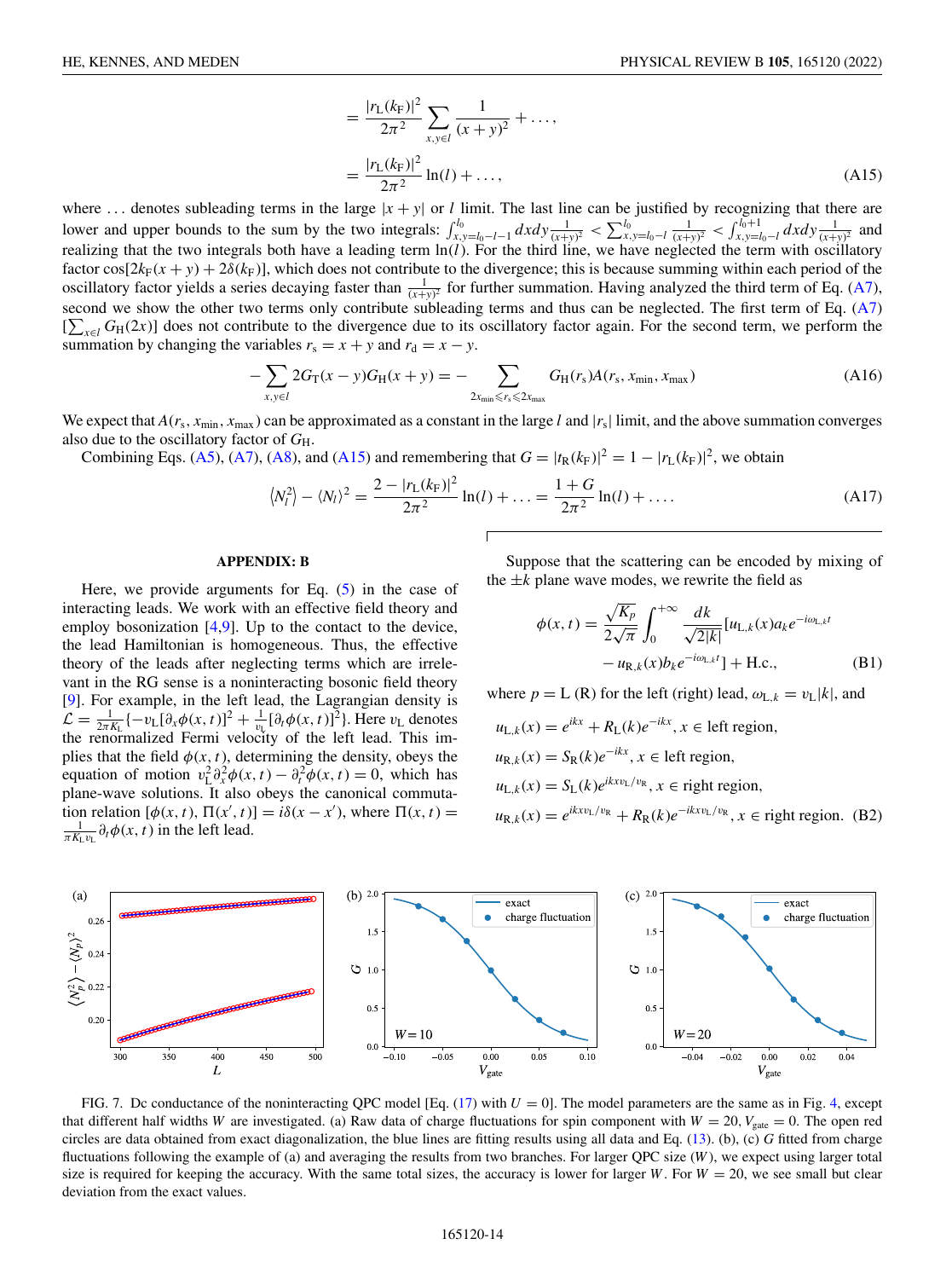<span id="page-14-0"></span>Here  $S_L(k)$ ,  $R_L(k)$  [ $S_R(k)$ ,  $R_R(k)$ ] are coefficients of the solutions in the left (right) region. These coefficients are also related to the conductance and the static density correlations but with a different relation [see Eq. [\(8\)](#page-4-0) and below] from that of the transmission and reflection coefficient in the fermionic representation. The possible nonzero commutators among *ak* and  $b_k$  operators are  $[a_{k_1}, a_{k_2}^{\dagger}] = 2\pi \delta(k_1 - k_2)$  and  $[b_{k_1}, b_{k_2}^{\dagger}] =$  $2\pi\delta(k_1 - k_2)$ . The canonical commutation relation requires

$$
1 - |R_{\rm L}(k)|^2 = |S_{\rm R}(k)|^2,
$$
  
\n
$$
1 - |R_{\rm R}(k)|^2 = |S_{\rm L}(k)|^2.
$$
 (B3)

Due to the continuity of the charge current  $\sim \partial_t \phi$ , for *k* → 0 we obtain

$$
\sqrt{K_{\rm L}}[1 + R_{\rm L}(k)] = \sqrt{K_{\rm R}}S_{\rm L}(k),
$$
  

$$
\sqrt{K_{\rm R}}[1 + R_{\rm R}(k)] = \sqrt{K_{\rm L}}S_{\rm R}(k).
$$
 (B4)

Similarly, due to the continuity of the energy current ∼*v*∂*t*φ∂*x*φ, it follows:

$$
1 - |R_{\rm L}(k)|^2 = |S_{\rm L}(k)|^2,
$$
  
\n
$$
1 - |R_{\rm R}(k)|^2 = |S_{\rm R}(k)|^2.
$$
 (B5)

One of the real solutions of Eqs.  $(B4)$ – $(B6)$ , which turns out to correspond to the maximal conductance, is

$$
R_{L}(k = 0^{+}) = -R_{R}(k = 0^{+}) = \frac{K_{R} - K_{L}}{K_{L} + K_{R}},
$$
  

$$
S_{R}(k = 0^{+}) = S_{L}(k = 0^{+}) = \frac{2\sqrt{K_{L}K_{R}}}{K_{L} + K_{R}}.
$$
 (B6)

Another real solution reads  $R_L(k = 0^+) = R_R(k = 0^+) =$  $-1$ , and  $S_L(k = 0^+) = S_R(k = 0^+) = 0$ , which corresponds to zero conductance.

Let us calculate the charge fluctuation in the infinite configuration. We first compute the density-density correlation function in the left region for large  $|x_1 - x_2|$ ,

$$
\langle n(x_1)n(x_2)\rangle - \langle n_{x_1}\rangle \langle n_{x_2}\rangle
$$
  
=\langle \partial\_{x\_1}\phi(x\_1)\partial\_{x\_2}\phi(x\_2)\rangle/\pi^2 + ...  
=\frac{K\_L}{2\pi^2(x\_1 - x\_2)^2} + \frac{K\_L(R\_L + R\_L^\*)}{4\pi^2(x\_1 + x\_2)^2} + ..., \qquad (B7)

where the oscillatory and higher order terms have been neglected. Summing over  $x_1, x_2$  in a segment, the charge fluctuation is obtained as in Eq.  $(3)$ . The first term alone contributes to the leading behavior of the charge fluctuation of a segment of length *l* in the same way as a homogeneous chain but with a prefactor of *K*L; so its leading behavior is  $\frac{K_L}{\pi^2}$  ln(*l*). This can be seen by assuming Eq. (B6) and setting  $K_R = K_L$ . The summation or integration (with a UV cutoff) of the second term contributes  $\frac{\tilde{K}_{L}(R_{L}+R_{L}^{*})}{4\pi^{2}}$  ln(*l*). Therefore,



FIG. 8. The same setup as case studied in Fig. [6\(a\)](#page-10-0) with  $N_l = 0$  and considering different  $V_L$ . The tree-level estimation is given by  $\lambda = (v_L - v_R)/(2\pi)$  with the Bethe ansatz formula  $v_{L,R}$  $\pi \sqrt{1 - V_{\text{L,R}}^2/4} / \arccos(V_{\text{L,R}}/2)$  and  $G = 1 - [2\pi \lambda / (v_{\text{L}} + v_{\text{R}})]^2$ .

in total

$$
\langle N_{\text{seg}}^2 \rangle - \langle N_{\text{seg}} \rangle^2 = \frac{G_{\text{h}} + G}{2\pi^2} \ln(l) + \dots,\tag{B8}
$$

where  $G_h = K_L$  and *G* is given by Eq. [\(8\)](#page-4-0).

# **APPENDIX: C**

In this Appendix, we present additional data for the QPC model Eq. [\(17\)](#page-8-0) and the interacting-lead model with abruptly changing interaction Eqs.  $(18)$  and  $(21)$ .

In Fig. [7,](#page-13-0) we show size-dependent data for the charge fluctuation, a fitting to these and the extracted *G* of larger systems. We consider the noninteracting case. This allows us to use exact diagonalization to obtain charge fluctuation data, which is computationally less demanding than DMRG. Hence, we can obtain more data points and use larger systems to illustrate that the fitting works well; see Fig.  $7(a)$ . The accuracy is controlled by the ratio of device size over the total system size. In Figs.  $7(b)$  and  $7(c)$ , we show that for fixed total system sizes, larger QPC device sizes lead to an increasing error. We do so by comparing to the exact result at vanishing interaction. The results obtained for the larger half width  $(W = 20)$  QPC have errors comparable to the symbol size.

In Fig.  $8$ , we show more data for the case of the interacting-lead model with abruptly changing interaction [Eqs. [\(18\)](#page-8-0) and [\(21\)](#page-10-0)]. As discussed in the main text, the tree-level theory predicts no transport resonance and the bare backscattering does not renormalize. The latter fact motivates a quantitative comparison between the backscattering estimated by the treelevel theory [\[67,68\]](#page-16-0) and our data for *G*. We find that the results agree well in the weak coupling limit (small  $V<sub>L</sub>$  and  $V<sub>R</sub>$ ), where the tree-level theory is expected to work quantitatively. We note that this kind of comparison goes beyond the one presented in the related literature [\[67,68\]](#page-16-0).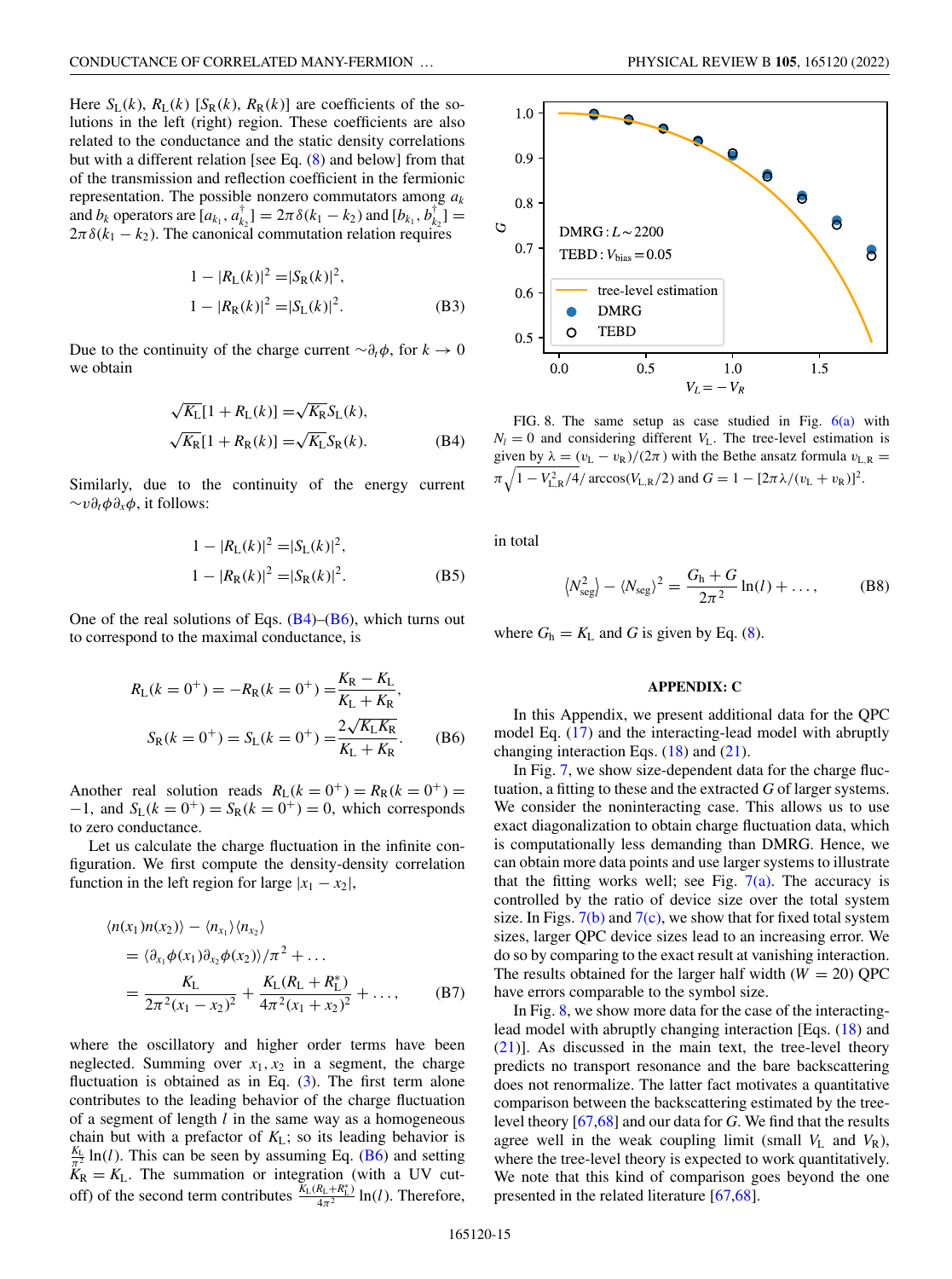- <span id="page-15-0"></span>[1] E. N. Economou and C. M. Soukoulis, Static Conductance and [Scaling Theory of Localization in One Dimension,](https://doi.org/10.1103/PhysRevLett.46.618) Phys. Rev. Lett. **46**, 618 (1981).
- [2] M. Büttiker, Four-Terminal Phase-Coherent Conductance, [Phys. Rev. Lett.](https://doi.org/10.1103/PhysRevLett.57.1761) **57**, 1761 (1986).
- [3] C. W. Groth, M. Wimmer, A. R. Akhmerov, and X. Waintal, [Kwant: A software package for quantum transport,](https://doi.org/10.1088/1367-2630/16/6/063065) New J. Phys. **16**, 063065 (2014).
- [4] I. Safi and H. J. Schulz, Transport in an inhomogeneous in[teracting one-dimensional system,](https://doi.org/10.1103/PhysRevB.52.R17040) Phys. Rev. B **52**, R17040 (1995).
- [5] A. C. Hewson, *The Kondo Problem to Heavy Fermions*, Cambridge Studies in Magnetism (Cambridge University Press, Cambridge, 1993).
- [6] D. Goldhaber-Gordon, H. Shtrikman, D. Mahalu, D. Abusch-Magder, U. Meirav, and M. A. Kastner, Kondo effect [in a single-electron transistor,](https://doi.org/10.1038/34373) Nature (London) **391**, 156 (1998).
- [7] W. G. van der Wiel, S. D. Franceschi, T. Fujisawa, J. M. Elzerman, S. Tarucha, and L. P. Kouwenhoven, [The Kondo effect in the unitary limit,](https://doi.org/10.1126/science.289.5487.2105) Science **289**, 2105 (2000).
- [8] [M. A. Kastner, The single-electron transistor,](https://doi.org/10.1103/RevModPhys.64.849) Rev. Mod. Phys. **64**, 849 (1992).
- [9] T. Giamarchi, *Quantum Physics in One Dimension*, International Series of Monographs on Physics (Clarendon Press, Oxford, 2004).
- [10] A. Luther and I. Peschel, Single-particle states, Kohn anomaly, [and pairing fluctuations in one dimension,](https://doi.org/10.1103/PhysRevB.9.2911) Phys. Rev. B **9**, 2911 (1974).
- [11] C. L. Kane and M. P. A. Fisher, Transport in a One-Channel Luttinger Liquid, [Phys. Rev. Lett.](https://doi.org/10.1103/PhysRevLett.68.1220) **68**, 1220 (1992).
- [12] C. L. Kane and M. P. A. Fisher, Transmission through barriers and resonant tunneling in an interacting one-dimensional electron gas, Phys. Rev. B **46**[, 15233 \(1992\).](https://doi.org/10.1103/PhysRevB.46.15233)
- [13] V. Meden, S. Andergassen, T. Enss, H. Schoeller, and K. Schönhammer, Fermionic renormalization group methods for [transport through inhomogeneous Luttinger liquids,](https://doi.org/10.1088/1367-2630/10/4/045012) New J. Phys. **10**, 045012 (2008).
- [14] H. Steinberg, G. Barak, A. Yacoby, L. N. Pfeiffer, K. W. West, B. I. Halperin, and K. Le Hur, Charge fractionalization in quantum wires, Nat. Phys. **4**[, 116 \(2008\).](https://doi.org/10.1038/nphys810)
- [15] M. Briggeman, M. Tomczyk, B. Tian, H. Lee, J.-W. Lee, Y. He, A. Tylan-Tyler, M. Huang, C.-B. Eom, D. Pekker, R. S. K. Mong, P. Irvin, and J. Levy, Pascal conductance series in ballistic one-dimensional LaAlO<sub>3</sub>/SrTiO<sub>3</sub> channels, Science 367, 769 (2020).
- [16] H. W. C. Postma, T. Teepen, Z. Yao, M. Grifoni, and C. Dekker, Carbon nanotube single-electron transistors at room temperature, Science **293**[, 76 \(2001\).](https://doi.org/10.1126/science.1061797)
- [17] F. Dolcini, H. Grabert, I. Safi, and B. Trauzettel, Oscillatory Nonlinear Conductance of an Interacting Quantum Wire with an Impurity, Phys. Rev. Lett. **91**[, 266402 \(2003\).](https://doi.org/10.1103/PhysRevLett.91.266402)
- [18] B. Trauzettel, I. Safi, F. Dolcini, and H. Grabert, Appearance of Fractional Charge in the Noise of Nonchiral Luttinger Liquids, Phys. Rev. Lett. **92**[, 226405 \(2004\).](https://doi.org/10.1103/PhysRevLett.92.226405)
- [19] F. Dolcini, B. Trauzettel, I. Safi, and H. Grabert, Transport properties of single-channel quantum wires with an impurity: Influence of finite length and temperature on average current and noise, Phys. Rev. B **71**[, 165309 \(2005\).](https://doi.org/10.1103/PhysRevB.71.165309)
- [20] I. Safi and H. Saleur, One-Channel Conductor in an Ohmic Environment: Mapping to a Tomonaga-Luttinger Liquid and Full Counting Statistics, Phys. Rev. Lett. **93**[, 126602 \(2004\).](https://doi.org/10.1103/PhysRevLett.93.126602)
- [21] H. T. Mebrahtu, I. V. Borzenets, D. E. Liu, H. Zheng, Y. V. Bomze, A. I. Smirnov, H. U. Baranger, and G. Finkelstein, Quantum phase transition in a resonant level coupled to interacting leads, [Nature \(London\)](https://doi.org/10.1038/nature11265) **488**, 61 (2012).
- [22] S. Jezouin, M. Albert, F. D. Parmentier, A. Anthore, U. Gennser, A. Cavanna, I. Safi, and F. Pierre, Tomonaga– [Luttinger physics in electronic quantum circuits,](https://doi.org/10.1038/ncomms2810) Nat. Commun. **4**, 1802 (2013).
- [23] A. Anthore, D. M. Kennes, E. Boulat, S. Andergassen, F. Pierre, and V. Meden, Universality at work—the local sine-Gordon [model, lattice fermions, and quantum circuits,](https://doi.org/10.1140/epjst/e2019-900117-5) Eur. Phys. J. Special Topics **229**, 663 (2020).
- [24] K. J. Thomas, J. T. Nicholls, M. Y. Simmons, M. Pepper, D. R. Mace, and D. A. Ritchie, Possible Spin Polarization [in a One-Dimensional Electron Gas,](https://doi.org/10.1103/PhysRevLett.77.135) Phys. Rev. Lett. **77**, 135 (1996).
- [25] S. M. Cronenwett, H. J. Lynch, D. Goldhaber-Gordon, L. P. Kouwenhoven, C. M. Marcus, K. Hirose, N. S. Wingreen, and V. Umansky, Low-Temperature Fate of the 0.7 Structure in a Point Contact: A Kondo-Like Correlated State in an Open System, Phys. Rev. Lett. **88**[, 226805 \(2002\).](https://doi.org/10.1103/PhysRevLett.88.226805)
- [26] O. P. Sushkov, Conductance anomalies in a one-dimensional quantum contact, Phys. Rev. B **64**[, 155319 \(2001\).](https://doi.org/10.1103/PhysRevB.64.155319)
- [27] Y. Meir, K. Hirose, and N. S. Wingreen, Kondo Model for the "0.7 Anomaly" in Transport Through a Quantum Point Contact, Phys. Rev. Lett. **89**[, 196802 \(2002\).](https://doi.org/10.1103/PhysRevLett.89.196802)
- [28] K. A. Matveev, Conductance of a quantum wire at low electron density, Phys. Rev. B **70**[, 245319 \(2004\).](https://doi.org/10.1103/PhysRevB.70.245319)
- [29] F. Bauer, J. Heyder, E. Schubert, D. Borowsky, D. Taubert, B. Bruognolo, D. Schuh, W. Wegscheider, J. von Delft, and S. Ludwig, Microscopic origin of the '0.7-anomaly' in quantum point contacts, [Nature \(London\)](https://doi.org/10.1038/nature12421) **501**, 73 (2013).
- [30] R. Bulla, T. A. Costi, and T. Pruschke, Numerical renormaliza[tion group method for quantum impurity systems,](https://doi.org/10.1103/RevModPhys.80.395) Rev. Mod. Phys. **80**, 395 (2008).
- [31] F. Schwarz, I. Weymann, J. von Delft, and A. Weichselbaum, Nonequilibrium Steady-State Transport in Quantum Impurity Models: A Thermofield and Quantum Quench Approach Using Matrix Product States, Phys. Rev. Lett. **121**[, 137702 \(2018\).](https://doi.org/10.1103/PhysRevLett.121.137702)
- [32] A. Oguri, Quantum Monte Carlo study of the transport through a small interacting system, Phys. Rev. B **56**[, 13422 \(1997\).](https://doi.org/10.1103/PhysRevB.56.13422)
- [33] A. E. Antipov, Q. Dong, and E. Gull, Voltage Quench Dynamics of a Kondo System, Phys. Rev. Lett. **116**[, 036801 \(2016\).](https://doi.org/10.1103/PhysRevLett.116.036801)
- [34] D. Morath, N. Sedlmayr, J. Sirker, and S. Eggert, Conductance in inhomogeneous quantum wires: Luttinger liquid predictions [and quantum Monte Carlo results,](https://doi.org/10.1103/PhysRevB.94.115162) Phys. Rev. B **94**, 115162 (2016).
- [35] S. Kirino, T. Fujii, J. Zhao, and K. Ueda, Time-dependent [DMRG study on quantum dot under a finite bias voltage,](https://doi.org/10.1143/JPSJ.77.084704) J. Phys. Soc. Jpn. **77**, 084704 (2008).
- [36] M. A. Cazalilla and J. B. Marston, Time-Dependent Density-Matrix Renormalization Group: A Systematic Method for the Study of Quantum Many-Body Out-of-Equilibrium Systems, Phys. Rev. Lett. **88**[, 256403 \(2002\).](https://doi.org/10.1103/PhysRevLett.88.256403)
- [37] S. R. White and A. E. Feiguin, Real-Time Evolution Using the [Density Matrix Renormalization Group,](https://doi.org/10.1103/PhysRevLett.93.076401) Phys. Rev. Lett. **93**, 076401 (2004).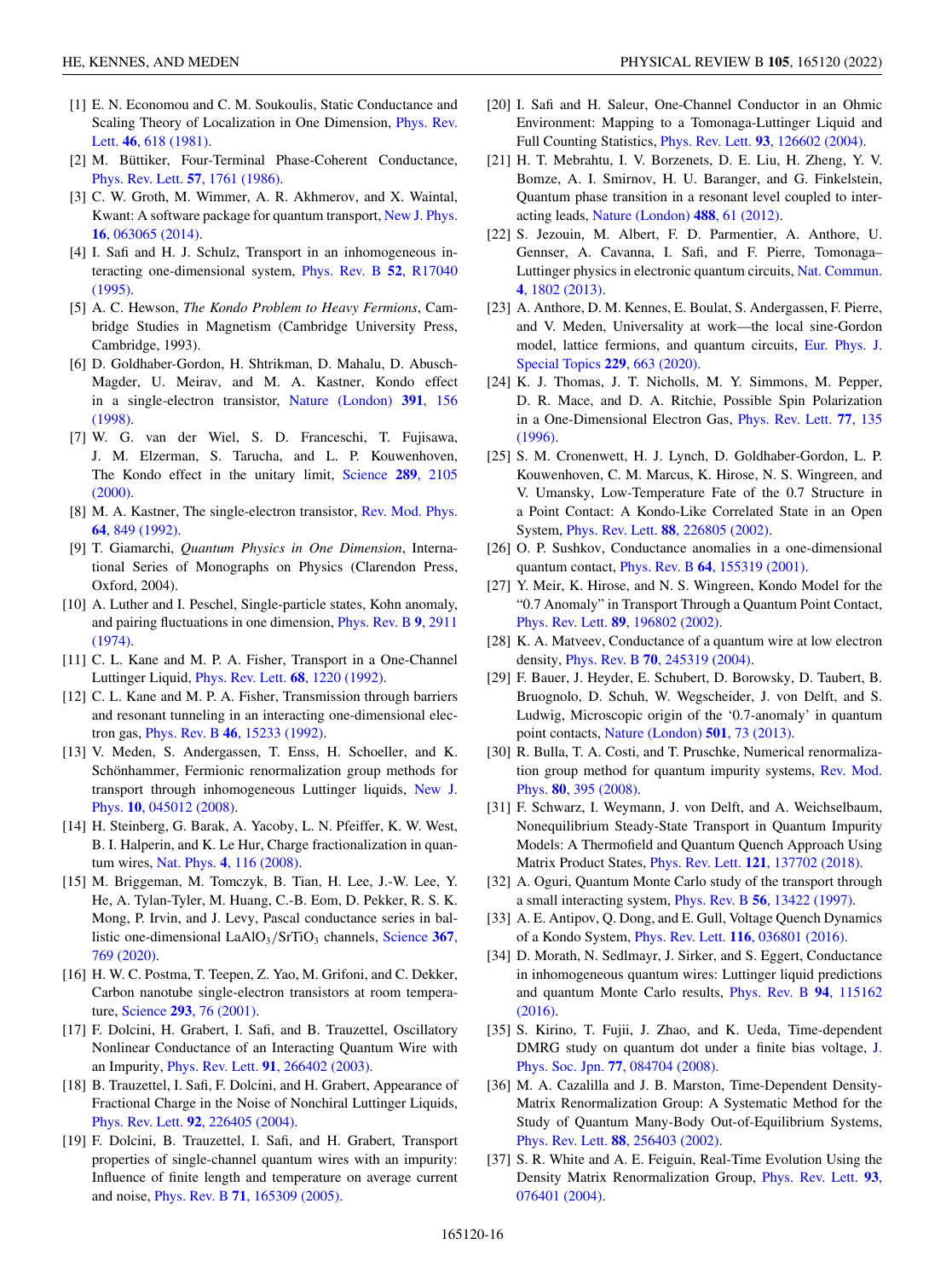- <span id="page-16-0"></span>[38] G. Schneider and P. Schmitteckert, Conductance in strongly correlated 1D systems: Real-time dynamics in DMRG, [arXiv:cond-mat/0601389.](http://arxiv.org/abs/arXiv:cond-mat/0601389)
- [39] F. Heidrich-Meisner, A. E. Feiguin, and E. Dagotto, Real-time simulations of nonequilibrium transport in the [single-impurity Anderson model,](https://doi.org/10.1103/PhysRevB.79.235336) Phys. Rev. B **79**, 235336 (2009).
- [40] E. Boulat, H. Saleur, and P. Schmitteckert, Twofold Advance in the Theoretical Understanding of Far-From-Equilibrium Prop[erties of Interacting Nanostructures,](https://doi.org/10.1103/PhysRevLett.101.140601) Phys. Rev. Lett. **101**, 140601 (2008).
- [41] K. A. Al-Hassanieh, A. E. Feiguin, J. A. Riera, C. A. Büsser, and E. Dagotto, Adaptive time-dependent densitymatrix renormalization-group technique for calculating the [conductance of strongly correlated nanostructures,](https://doi.org/10.1103/PhysRevB.73.195304) Phys. Rev. B **73**, 195304 (2006).
- [42] A. Branschädel, G. Schneider, and P. Schmitteckert, Conduc[tance of inhomogeneous systems: Real-time dynamics,](https://doi.org/10.1002/andp.201000017) Ann. Phys. **522**, 657 (2010).
- [43] M. M. Rams and M. Zwolak, Breaking the Entanglement Bar[rier: Tensor Network Simulation of Quantum Transport,](https://doi.org/10.1103/PhysRevLett.124.137701) Phys. Rev. Lett. **124**, 137701 (2020).
- [44] Y.-T. Kang, C.-Y. Lo, M. Oshikawa, Y.-J. Kao, and P. Chen, Two-wire junction of inequivalent Tomonaga-Luttinger liquids, Phys. Rev. B **104**[, 235142 \(2021\).](https://doi.org/10.1103/PhysRevB.104.235142)
- [45] D. Bohr, P. Schmitteckert, and P. Wölfle, DMRG evaluation of the Kubo formula—Conductance of strongly interacting quantum systems, [Europhys. Lett.](https://doi.org/10.1209/epl/i2005-10377-6) **73**, 246 (2006).
- [46] D. Bohr and P. Schmitteckert, Strong enhancement of transport [by interaction on contact links,](https://doi.org/10.1103/PhysRevB.75.241103) Phys. Rev. B **75**, 241103(R) (2007).
- [47] J.-M. Bischoff and E. Jeckelmann, Density-matrix renormalization group method for the conductance of one-dimensional [correlated systems using the Kubo formula,](https://doi.org/10.1103/PhysRevB.96.195111) Phys. Rev. B **96**, 195111 (2017).
- [48] J.-M. Bischoff and E. Jeckelmann, Density-matrix renormalization group study of the linear conductance in quantum wires [coupled to interacting leads or phonons,](https://doi.org/10.1103/PhysRevB.100.075151) Phys. Rev. B **100**, 075151 (2019).
- [49] V. Meden and U. Schollwöck, Conductance of interacting nanowires, Phys. Rev. B **67**[, 193303 \(2003\).](https://doi.org/10.1103/PhysRevB.67.193303)
- [50] A. Rahmani, C.-Y. Hou, A. Feiguin, C. Chamon, and I. Affleck, How to Find Conductance Tensors of Quantum Multiwire Junctions Through Static Calculations: Application to an Interacting *Y* Junction, Phys. Rev. Lett. **105**[, 226803 \(2010\).](https://doi.org/10.1103/PhysRevLett.105.226803)
- [51] A. Rahmani, C.-Y. Hou, A. Feiguin, M. Oshikawa, C. Chamon, and I. Affleck, General method for calculating the universal conductance of strongly correlated junctions of multiple quantum wires, Phys. Rev. B **85**[, 045120 \(2012\).](https://doi.org/10.1103/PhysRevB.85.045120)
- [52] C.-Y. Hou, A. Rahmani, A. E. Feiguin, and C. Chamon, Junctions of multiple quantum wires with different Luttinger parameters, Phys. Rev. B **86**[, 075451 \(2012\).](https://doi.org/10.1103/PhysRevB.86.075451)
- [53] I. Safi and P. Joyez, Time-dependent theory of nonlinear re[sponse and current fluctuations,](https://doi.org/10.1103/PhysRevB.84.205129) Phys. Rev. B **84**, 205129 (2011).
- [54] P. Fendley, A. W. W. Ludwig, and H. Saleur, Exact Nonequilibrium dc Shot Noise in Luttinger Liquids and Frac[tional Quantum Hall Devices,](https://doi.org/10.1103/PhysRevLett.75.2196) Phys. Rev. Lett. **75**, 2196 (1995).
- [55] S. R. White, Density Matrix Formulation for Quantum Renormalization Groups, [Phys. Rev. Lett.](https://doi.org/10.1103/PhysRevLett.69.2863) **69**, 2863 (1992).
- [56] T. D. Kühner, S. R. White, and H. Monien, One-dimensional [Bose-Hubbard model with nearest-neighbor interaction,](https://doi.org/10.1103/PhysRevB.61.12474) Phys. Rev. B **61**, 12474 (2000).
- [57] E. Jeckelmann, Dynamical density-matrix renormalizationgroup method, Phys. Rev. B **66**[, 045114 \(2002\).](https://doi.org/10.1103/PhysRevB.66.045114)
- [58] G. Vidal, Efficient Classical Simulation of Slightly Entan[gled Quantum Computations,](https://doi.org/10.1103/PhysRevLett.91.147902) Phys. Rev. Lett. **91**, 147902 (2003).
- [59] J. Haegeman, J. I. Cirac, T. J. Osborne, I. Pižorn, H. Verschelde, and F. Verstraete, Time-Dependent Variational Principle for Quantum Lattices, Phys. Rev. Lett. **107**[, 070601 \(2011\).](https://doi.org/10.1103/PhysRevLett.107.070601)
- [60] [I. Peschel, Entanglement entropy with interface defects,](https://doi.org/10.1088/0305-4470/38/20/002) J. Phys. A: Math. Gen. **38**, 4327 (2005).
- [61] V. Eisler and I. Peschel, Entanglement in fermionic chains with interface defects, Ann. Phys. **522**[, 679 \(2010\).](https://doi.org/10.1002/andp.201000055)
- [62] I. Peschel and V. Eisler, Exact results for the entanglement [across defects in critical chains,](https://doi.org/10.1088/1751-8113/45/15/155301) J. Phys. A: Math. Theor. **45**, 155301 (2012).
- [63] P. Calabrese, M. Mintchev, and E. Vicari, Entanglement En[tropy of One-Dimensional Gases,](https://doi.org/10.1103/PhysRevLett.107.020601) Phys. Rev. Lett. **107**, 020601 (2011).
- [64] P. Calabrese, M. Mintchev, and E. Vicari, Exact relations between particle fluctuations and entanglement in Fermi gases, [Europhys. Lett.](https://doi.org/10.1209/0295-5075/98/20003) **98**, 20003 (2012).
- [65] P. Calabrese, M. Mintchev, and E. Vicari, Entanglement entropy [of quantum wire junctions,](https://doi.org/10.1088/1751-8113/45/10/105206) J. Phys. A: Math. Theor. **45**, 105206 (2012).
- [66] H. F. Song, S. Rachel, and K. Le Hur, General relation between [entanglement and fluctuations in one dimension,](https://doi.org/10.1103/PhysRevB.82.012405) Phys. Rev. B **82**, 012405 (2010).
- [67] N. Sedlmayr, J. Ohst, I. Affleck, J. Sirker, and S. Eggert, Trans[port and scattering in inhomogeneous quantum wires,](https://doi.org/10.1103/PhysRevB.86.121302) Phys. Rev. B **86**, 121302(R) (2012).
- [68] N. Sedlmayr, D. Morath, J. Sirker, S. Eggert, and I. Affleck, Conducting fixed points for inhomogeneous quantum wires: [A conformally invariant boundary theory,](https://doi.org/10.1103/PhysRevB.89.045133) Phys. Rev. B **89**, 045133 (2014).
- [69] V. V. Ponomarenko, Renormalization of the one-dimensional [conductance in the Luttinger-liquid model,](https://doi.org/10.1103/PhysRevB.52.R8666) Phys. Rev. B **52**, R8666 (1995).
- [70] D. L. Maslov and M. Stone, Landauer conductance of Luttinger liquids with leads, Phys. Rev. B **52**[, R5539 \(1995\).](https://doi.org/10.1103/PhysRevB.52.R5539)
- [71] K. Janzen, V. Meden, and K. Schönhammer, Influence of the [contacts on the conductance of interacting quantum wires,](https://doi.org/10.1103/PhysRevB.74.085301) Phys. Rev. B **74**, 085301 (2006).
- [72] [U. Schollwöck, The density-matrix renormalization group,](https://doi.org/10.1103/RevModPhys.77.259) Rev. Mod. Phys. **77**, 259 (2005).
- [73] U. Schollwöck, The density-matrix renormalization group in the age of matrix product states, Ann. Phys. **326**[, 96 \(2011\),](https://doi.org/10.1016/j.aop.2010.09.012) January 2011 Special Issue.
- [74] A. Oguri, Transmission probability for interacting electrons connected to reservoirs, [J. Phys. Soc. Jpn.](https://doi.org/10.1143/JPSJ.70.2666) **70**, 2666 (2001).
- [75] G. Vidal, J. I. Latorre, E. Rico, and A. Kitaev, Entanglement [in Quantum Critical Phenomena,](https://doi.org/10.1103/PhysRevLett.90.227902) Phys. Rev. Lett. **90**, 227902 (2003).
- [76] D. M. Kennes, M. J. Schmidt, D. Hübscher, and V. Meden, Renormalization group flows in one-dimensional lattice mod-